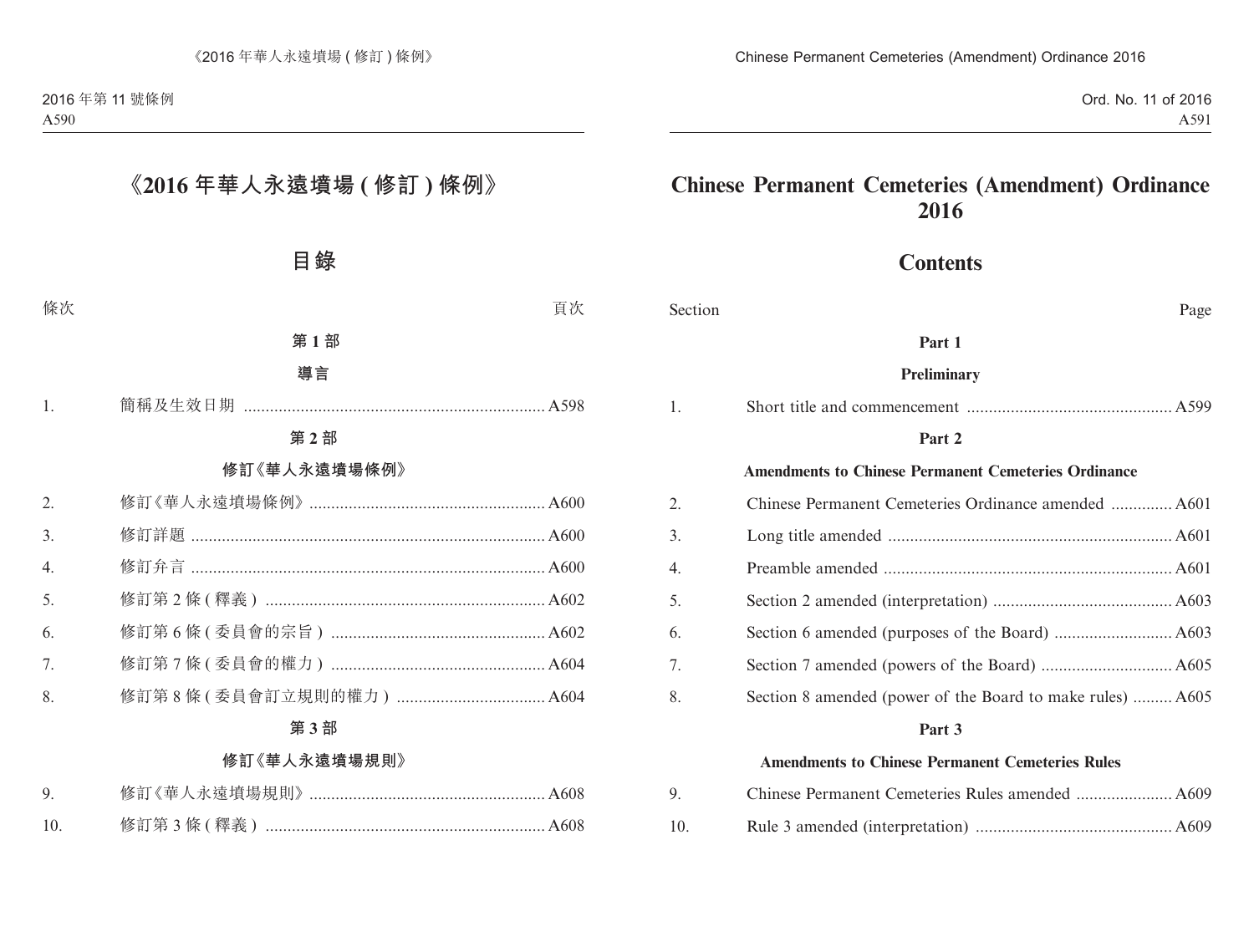# Ord. No. 11 of 2016 A593 Section Page 11. Rule 4 substituted ................................................................... A617 4. Eligibility ............................................................... A617 12. Rule 5 amended (consent of Board for burials, deposits and removals) ......................................................................... A617 13. Rule 7 amended (allocation use and dimension of grave spaces) ..................................................................................... A619 14. Rule 7A added ........................................................................ A623 7A. Use of grave spaces ............................................... A623 15. Rule 14 substituted ................................................................. A625 14. Disinterment and removal of human remains and ashes from exhumable lot on expiry of the term ................................................................. A625 16. Rule 14A added ...................................................................... A627 14A. Cremation of human remains removed from exhumable lot ........................................................ A627 17. Rule 15 amended (reversion of exhumable lot) ....................... A627 18. Rule 16 repealed (several interments in one grave space) ........ A629 19. Rule 17 repealed (burial in urn of skeletal or cremated remains) .................................................................................. A629 20. Rule 18 amended (reversion of vacant ordinary or subscriber lot after exhumation) ............................................. A629 21. Rule 18A added ...................................................................... A629

#### Chinese Permanent Cemeteries (Amendment) Ordinance 2016

18A. Dimension, allocation and use of urn lots ............ A629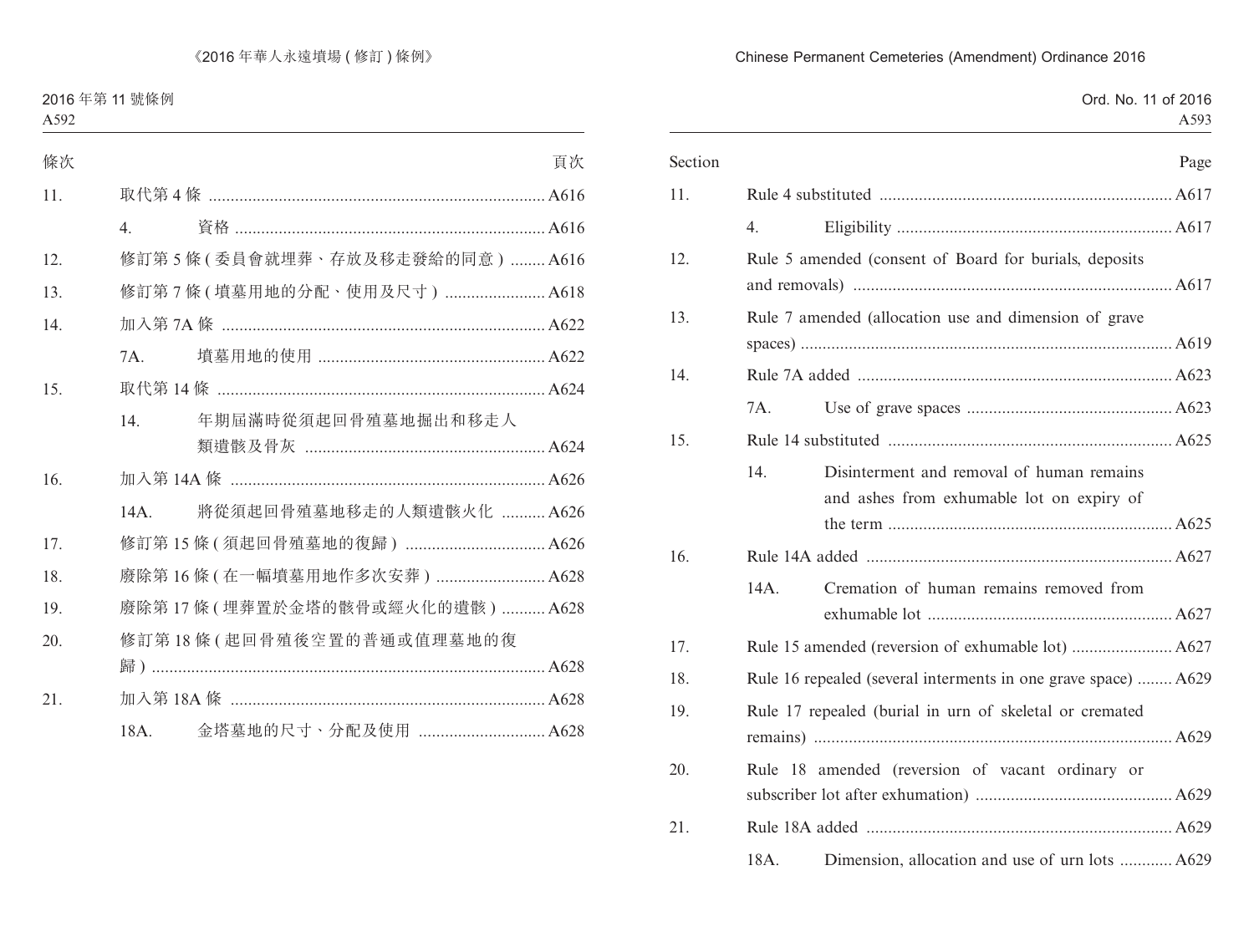# Ord. No. 11 of 2016 A595 Section Page 22. Rule 19 substituted ................................................................. A631 19. Reversion of vacant urn lot after removal ............ A631 23. Rule 20 substituted ................................................................. A631 20. Allocation and use of ossuary niches .................... A633 24. Rule 20A added ...................................................................... A635 20A. Allocation and use of ordinary niches .................. A635 25. Rule 21 substituted ................................................................. A637 21. Reversion of vacant ossuary niche and ordinary niche ....................................................... A637 26. Rule 21A substituted .............................................................. A637 21A. Allocation and use of family niches ...................... A637 27. Rule 21B amended (reversion of family niches allocated) ...... A639 28. Rule 22 amended (digging, paving, monuments and headstones etc.) ....................................................................... A643 29. Rule 23 substituted ................................................................. A647 23. No liability against damage ................................... A647 30. Rule 23A substituted .............................................................. A647 23A. Power of Board to repair and recover expenses ................................................................ A647 31. Rule 28 added ......................................................................... A649 28. Saving .................................................................... A649 32. First Schedule amended (cemeteries) ...................................... A649

#### Chinese Permanent Cemeteries (Amendment) Ordinance 2016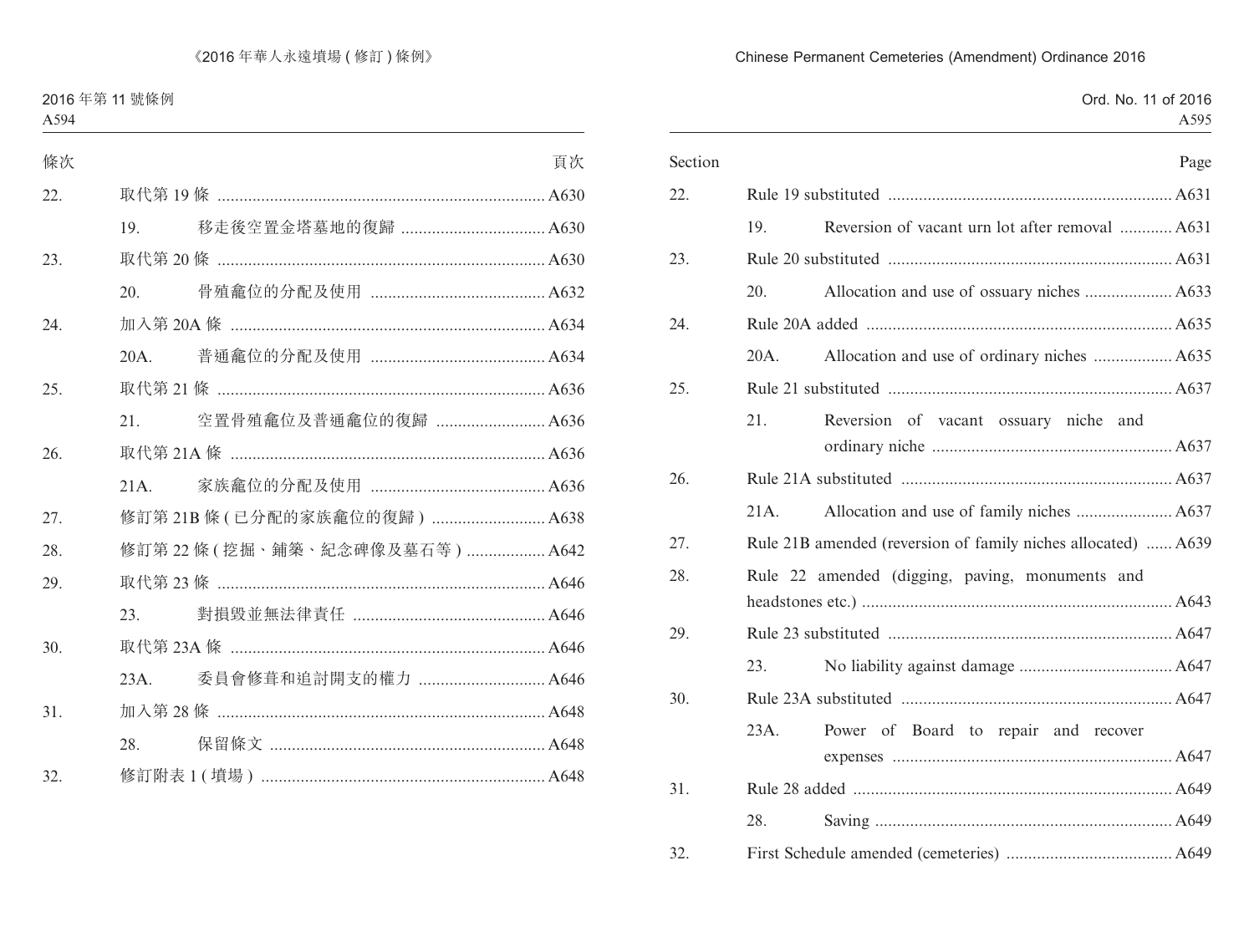| Ord. No. 11 of 2016                                  |          |
|------------------------------------------------------|----------|
| A597                                                 |          |
| Page                                                 | Section  |
|                                                      | 33.      |
| Part 4                                               |          |
| <b>Amendments Relating to Headings of Provisions</b> |          |
|                                                      | 34.      |
| Amendments Relating to Headings of Provisions of     | Schedule |
|                                                      |          |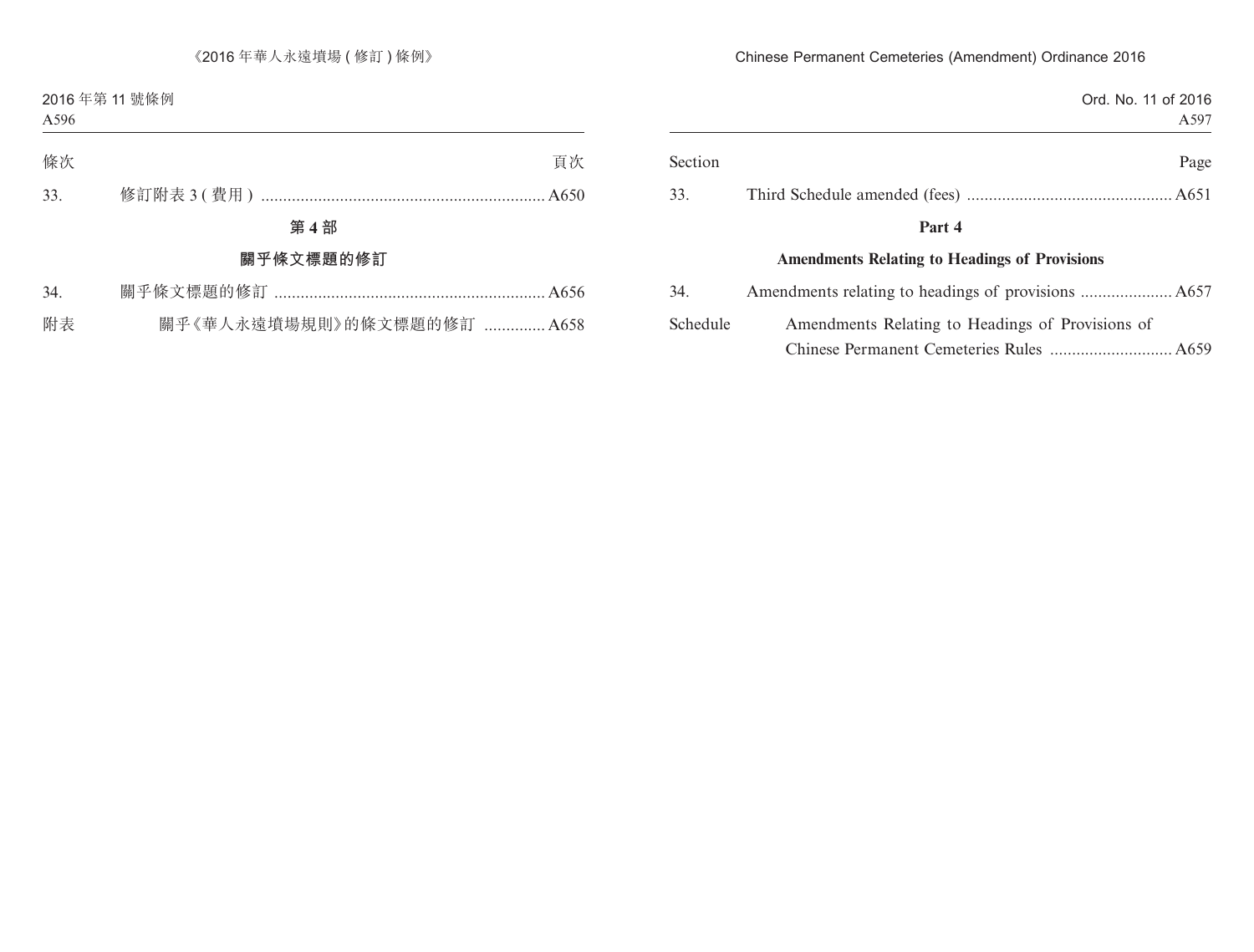Part 1 Section 1 Ord. No. 11 of 2016 A599

#### **HONG KONG SPECIAL ADMINISTRATIVE REGION**

#### ORDINANCE NO. 11 OF 2016



C. Y. LEUNG Chief Executive 2 June 2016

An Ordinance to amend the Chinese Permanent Cemeteries Ordinance and the Chinese Permanent Cemeteries Rules to broaden the scope of eligible deceased persons to be interred, buried or deposited in a cemetery specified in the First Schedule to the Rules; to allow the burials of human ashes in an exhumable lot; to provide for the power to cremate unclaimed human remains; to amend the purposes and powers of the Board of Management of the Chinese Permanent Cemeteries; to provide for related matters; and to make technical amendments.

 $[$   $]$ 

Enacted by the Legislative Council.

## **Part 1**

## **Preliminary**

#### **1. Short title and commencement**

- (1) This Ordinance may be cited as the Chinese Permanent Cemeteries (Amendment) Ordinance 2016.
- (2) This Ordinance comes into operation on a day to be appointed by the Secretary for Home Affairs by notice published in the Gazette.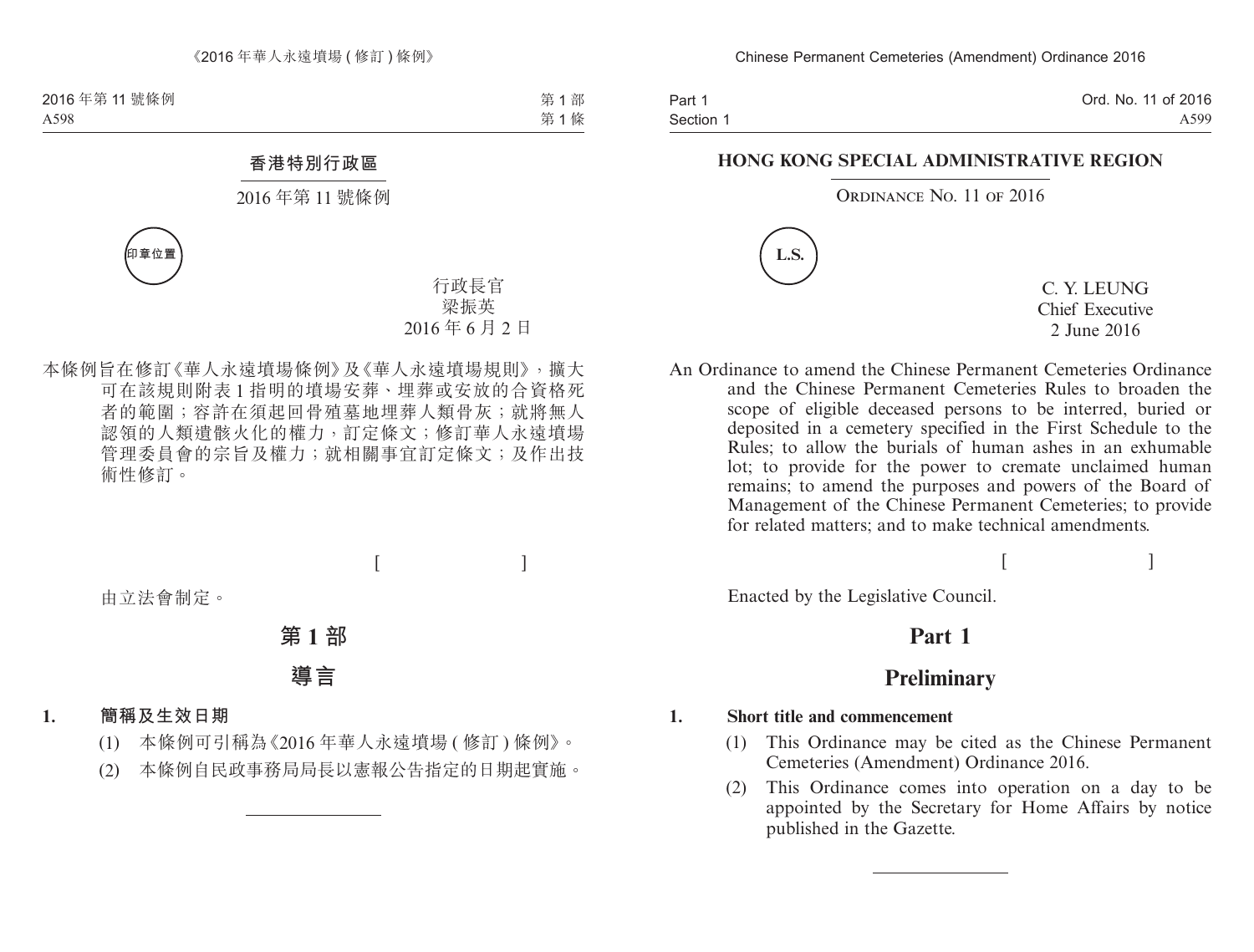| Part 2    | Ord. No. 11 of 2016 |
|-----------|---------------------|
| Section 2 | A601                |

## **Part 2**

## **Amendments to Chinese Permanent Cemeteries Ordinance**

#### **2. Chinese Permanent Cemeteries Ordinance amended**

The Chinese Permanent Cemeteries Ordinance (Cap. 1112) is amended as set out in sections 3 to 8.

#### **3. Long title amended**

The long title, after "Hong Kong"—

**Add**

"and their relatives,".

### **4. Preamble amended**

(1) Preamble, paragraph (f)—

#### **Repeal the colon**

#### **Substitute a semicolon.**

(2) Preamble, after paragraph (f)—

### **Add**

 $\mathcal{L}(g)$  subsequent to the events mentioned in paragraphs (a), (d) and (f), the pieces or parcels of land referred to in paragraphs (a) and (d) and other pieces or parcels of land were appropriated or granted to the Board established under section 3 (*Board*) for use as cemeteries;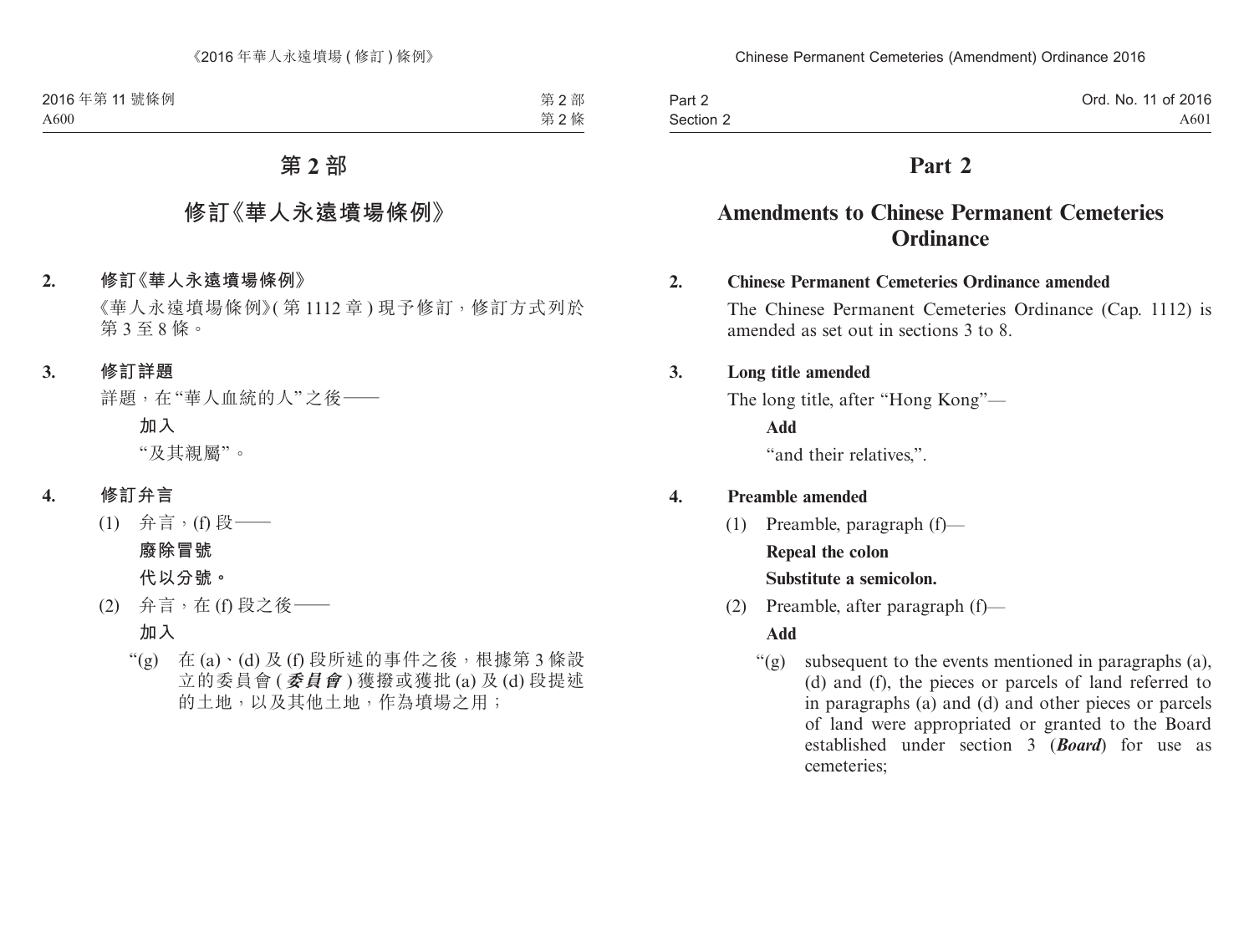| Part 2    | Ord. No. 11 of 2016 |
|-----------|---------------------|
| Section 5 | A603                |

(h) after modifications to the documents effecting the appropriation or grant of all of the pieces or parcels of land appropriated or granted to the Board, all those pieces or parcels of land are now permitted to be used in accordance with this Ordinance and the rules made under it:".

#### **5. Section 2 amended (interpretation)**

(1) Section 2, definition of *Chinese Permanent Cemetery*— **Repeal**

"or burial ground".

(2) Section 2, English text, definition of *permanently resident in Hong Kong*—

**Repeal the full stop**

**Substitute a semicolon.**

(3) Section 2—

#### **Add in alphabetical order**

"*relative* (親屬) has the meaning given by rule 3(1) of the Chinese Permanent Cemeteries Rules (Cap. 1112 sub. leg. A).".

#### **6. Section 6 amended (purposes of the Board)**

Section 6—

### **Repeal**

everything after "Board"

#### **Substitute**

"are to provide, maintain and administer cemeteries for persons of the Chinese race permanently resident in Hong Kong and their relatives.".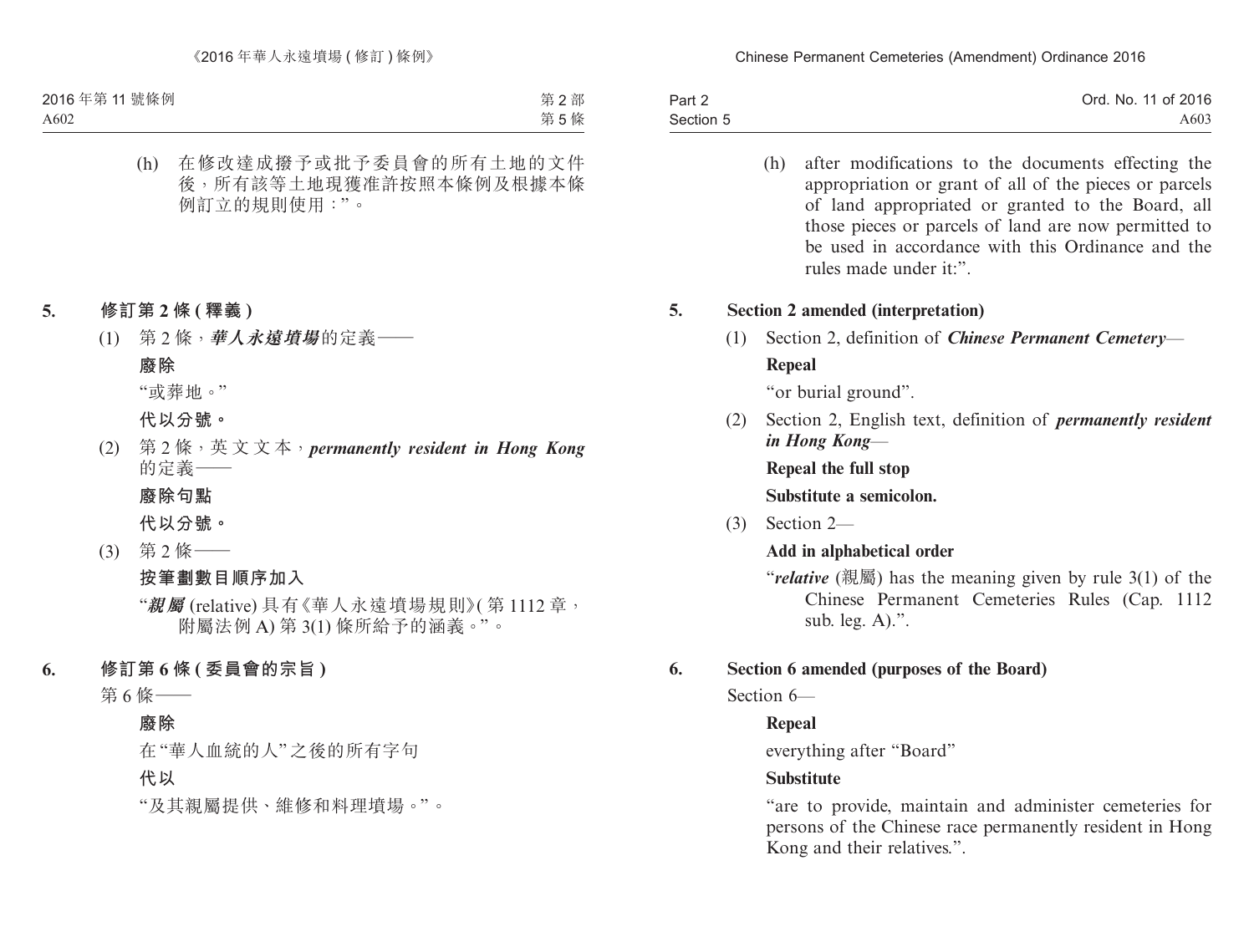| Part 2    | Ord. No. 11 of 2016 |
|-----------|---------------------|
| Section 7 | A605                |

| 7. |     | Section 7 amended (powers of the Board)                          |  |  |  |
|----|-----|------------------------------------------------------------------|--|--|--|
|    |     | Section $7(2)$ —                                                 |  |  |  |
|    |     | <b>Repeal</b>                                                    |  |  |  |
|    |     | "persons of the Chinese race in Hong Kong"                       |  |  |  |
|    |     | <b>Substitute</b>                                                |  |  |  |
|    |     | "the community of Hong Kong or any sector of that<br>community". |  |  |  |
| 8. |     | Section 8 amended (power of the Board to make rules)             |  |  |  |
|    | (1) | Section $8(2)(a)$ —                                              |  |  |  |
|    |     | <b>Repeal</b>                                                    |  |  |  |
|    |     | everything after "grave space"                                   |  |  |  |
|    |     | <b>Substitute</b>                                                |  |  |  |
|    |     | ", an urn lot or a niche;".                                      |  |  |  |
|    | (2) | Section $8(2)(c)$ —                                              |  |  |  |
|    |     | <b>Repeal</b>                                                    |  |  |  |
|    |     | "spaces"                                                         |  |  |  |
|    |     | <b>Substitute</b>                                                |  |  |  |
|    |     | "spaces, urn lots and niches".                                   |  |  |  |
|    | (3) | Section $8(2)(d)$ —                                              |  |  |  |
|    |     | <b>Repeal</b>                                                    |  |  |  |
|    |     | ": and"                                                          |  |  |  |
|    |     | Substitute a semicolon.                                          |  |  |  |
|    | (4) | Section $8(2)(e)$ —                                              |  |  |  |
|    |     | <b>Repeal</b>                                                    |  |  |  |
|    |     | "and removal of human remains."                                  |  |  |  |
|    |     | <b>Substitute</b>                                                |  |  |  |
|    |     |                                                                  |  |  |  |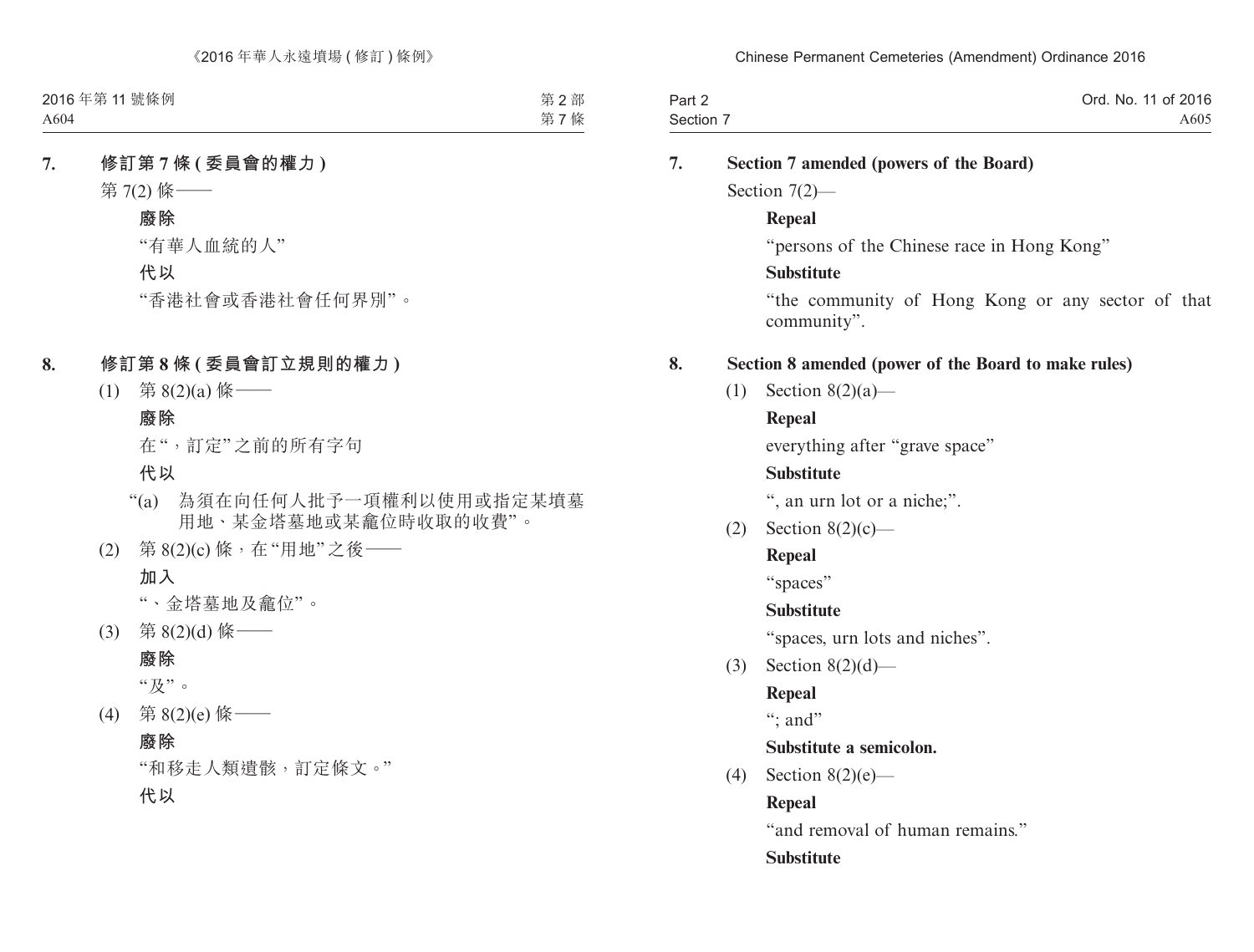| Part 2    | Ord. No. 11 of 2016 |
|-----------|---------------------|
| Section 8 | A607                |

", removal and cremation of human remains; and".

(5) After section  $8(2)(e)$ —

### **Add**

"(f) provide for the disinterment and removal of human ashes.".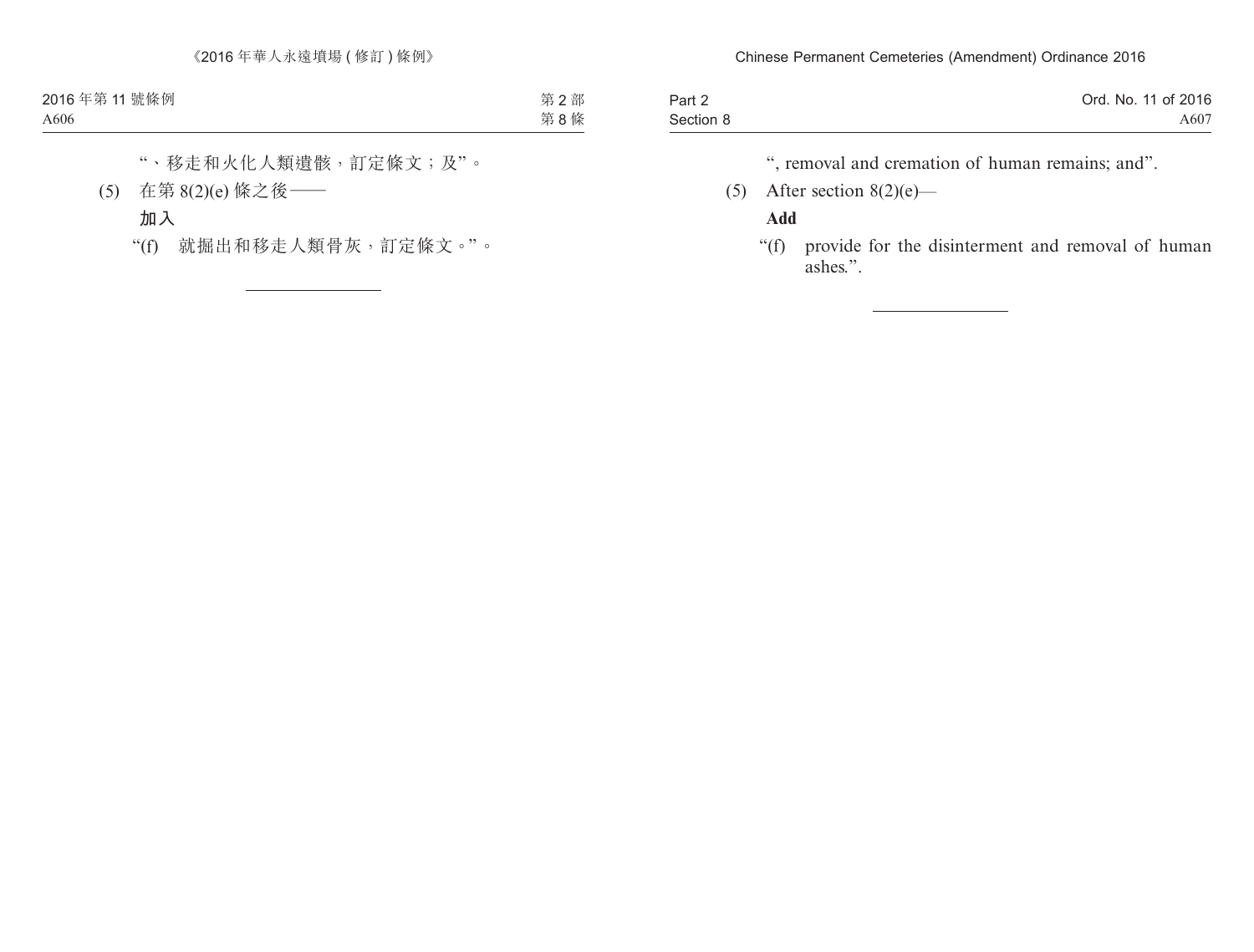| Part 3    | Ord. No. 11 of 2016 |
|-----------|---------------------|
| Section 9 | A609                |

## **Part 3**

## **Amendments to Chinese Permanent Cemeteries Rules**

#### **9. Chinese Permanent Cemeteries Rules amended**

The Chinese Permanent Cemeteries Rules (Cap. 1112 sub. leg. A) are amended as set out in sections 10 to 33.

### **10. Rule 3 amended (interpretation)**

(1) Rule 3—

### **Renumber the rule as rule 3(1).**

(2) Rule 3(1), definition of *Board*—

### **Repeal**

everything after "Management of"

### **Substitute**

"the Chinese Permanent Cemeteries established by section 3 of the Ordinance;".

(3) Rule 3(1), definition of *cemetery*—

### **Repeal**

everything after "any"

### **Substitute**

"of the cemeteries specified in the First Schedule;".

(4) Rule 3(1), definition of *exhumable lot*—

### **Repeal**

everything after "allocated"

### **Substitute**

"under rule 13;".

(5) Rule 3(1), definition of *family niche*—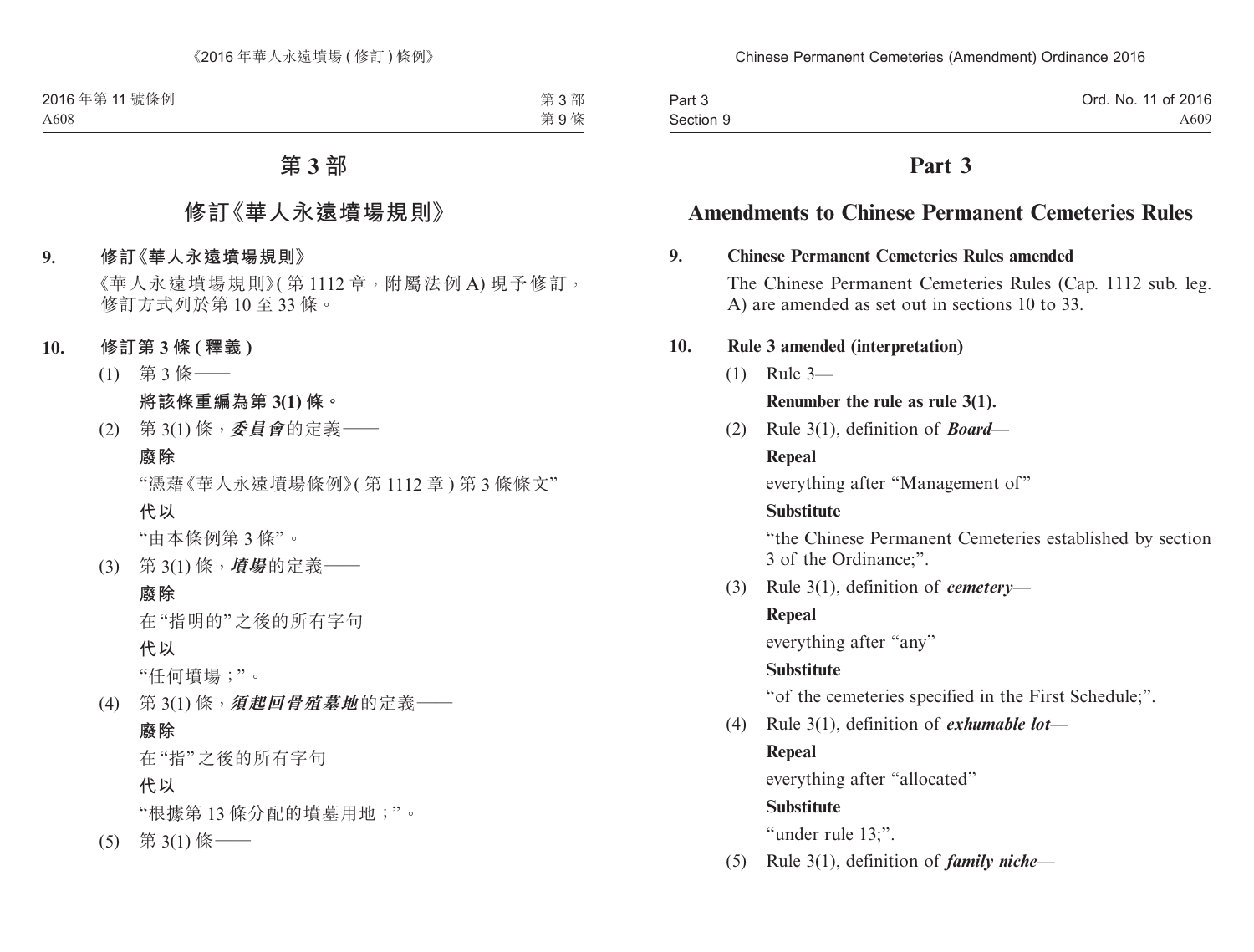| Part 3     | Ord. No. 11 of 2016 |
|------------|---------------------|
| Section 10 | A611                |

#### **Repeal**

everything after "a niche"

### **Substitute**

"for the deposit of ashes allocated under rule 21A;".

(6) Rule 3(1), definition of *human remains*—

### **Repeal**

everything after "being"

### **Substitute**

"at any stage of decomposition, including parts of the dead body or skeletal remains, but does not include ashes;".

(7) Rule 3(1), definition of *ordinary niche*—

### **Repeal**

everything after "a niche"

### **Substitute**

"for the deposit of ashes allocated under rule 20A;".

(8) Rule 3(1), definition of *permittee*—

### **Repeal**

"urn space, or niche"

### **Substitute**

"an urn lot, or a niche".

(9) Rule 3(1)—

### **Repeal the definition of** *relative*

## **Substitute**

"*relative* (親屬), in relation to a person (*relevant person*) (whether deceased or not), means—

(a) the relevant person's spouse;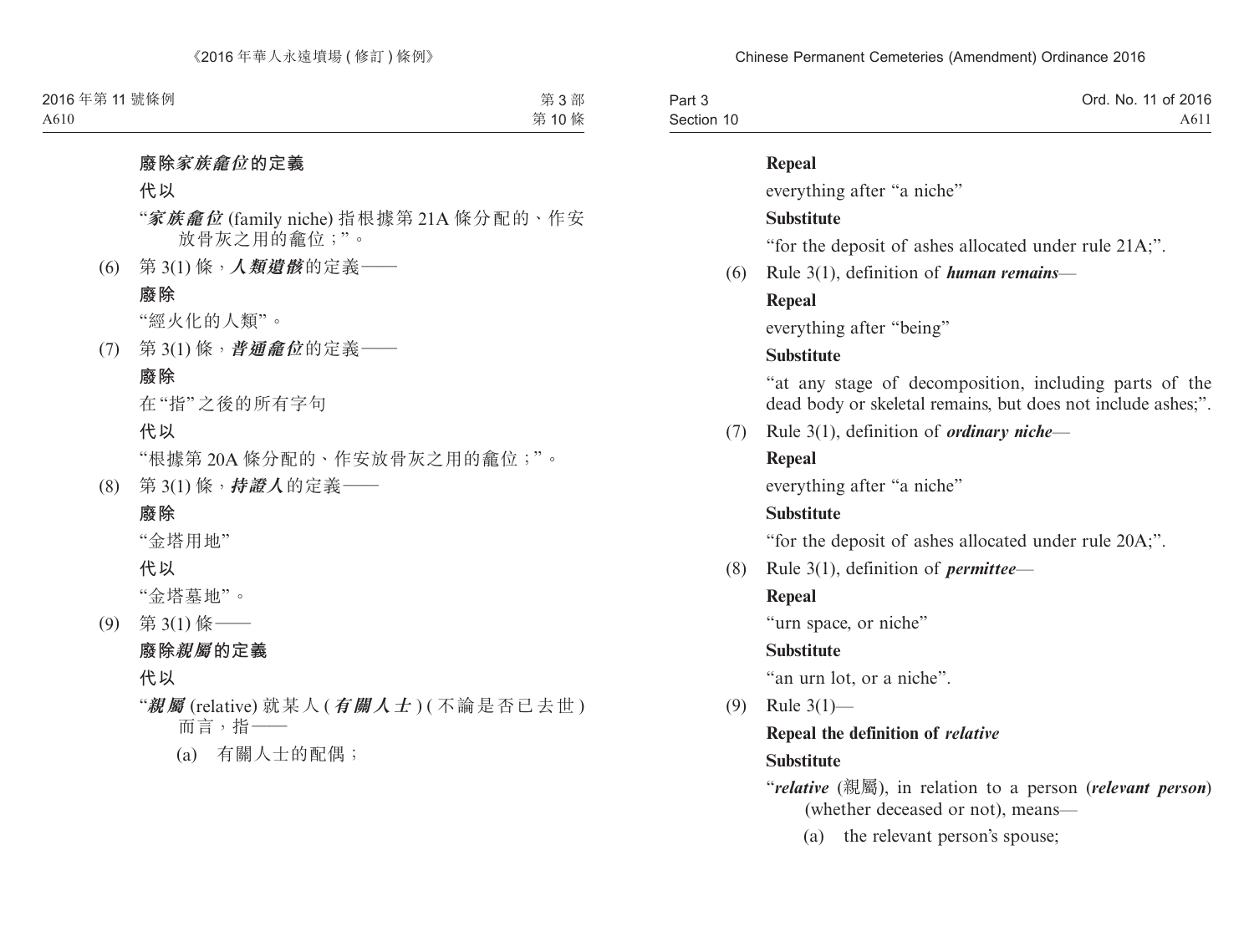| Part 3     | Ord. No. 11 of 2016 |
|------------|---------------------|
| Section 10 | A613                |

|      |                         | (b) a father, mother, grandfather, grandmother,                                                      |
|------|-------------------------|------------------------------------------------------------------------------------------------------|
|      |                         | great-grandfather or great-grandmother of the<br>relevant person or of the relevant person's spouse; |
|      | (c)                     | a brother or sister of-                                                                              |
|      |                         | (i) the relevant person;                                                                             |
|      |                         | (ii) the relevant person's spouse; or                                                                |
|      |                         | (iii) a person referred to in paragraph (b);                                                         |
|      | (d)                     | a spouse of a person referred to in paragraph (c);                                                   |
|      |                         | $(e)$ a descendant of-                                                                               |
|      |                         | (i) the relevant person;                                                                             |
|      |                         | (ii) a person referred to in paragraph (a), (c)<br>or $(d)$ ; or                                     |
|      | (iii)                   | a person referred to in paragraph (b), other<br>than the relevant person; or                         |
|      | $(e)$ ;".               | (f) a spouse of a person referred to in paragraph                                                    |
| (10) |                         | Rule 3(1), English text, definition of <i>subscriber lot</i> —                                       |
|      | Repeal the full stop    |                                                                                                      |
|      | Substitute a semicolon. |                                                                                                      |
|      | $(11)$ Rule $3(1)$ —    |                                                                                                      |
|      |                         | Repeal the definition of <i>close relative</i> .                                                     |

(12) Rule 3(1)—

 $(11)$ 

#### **Add in alphabetical order**

- "*allocated place* (獲分配位置) includes a grave space, an urn lot and a niche that may be allocated by the Board under these rules;
- *ashes* (骨灰) means ashes resulting from the cremation of human remains;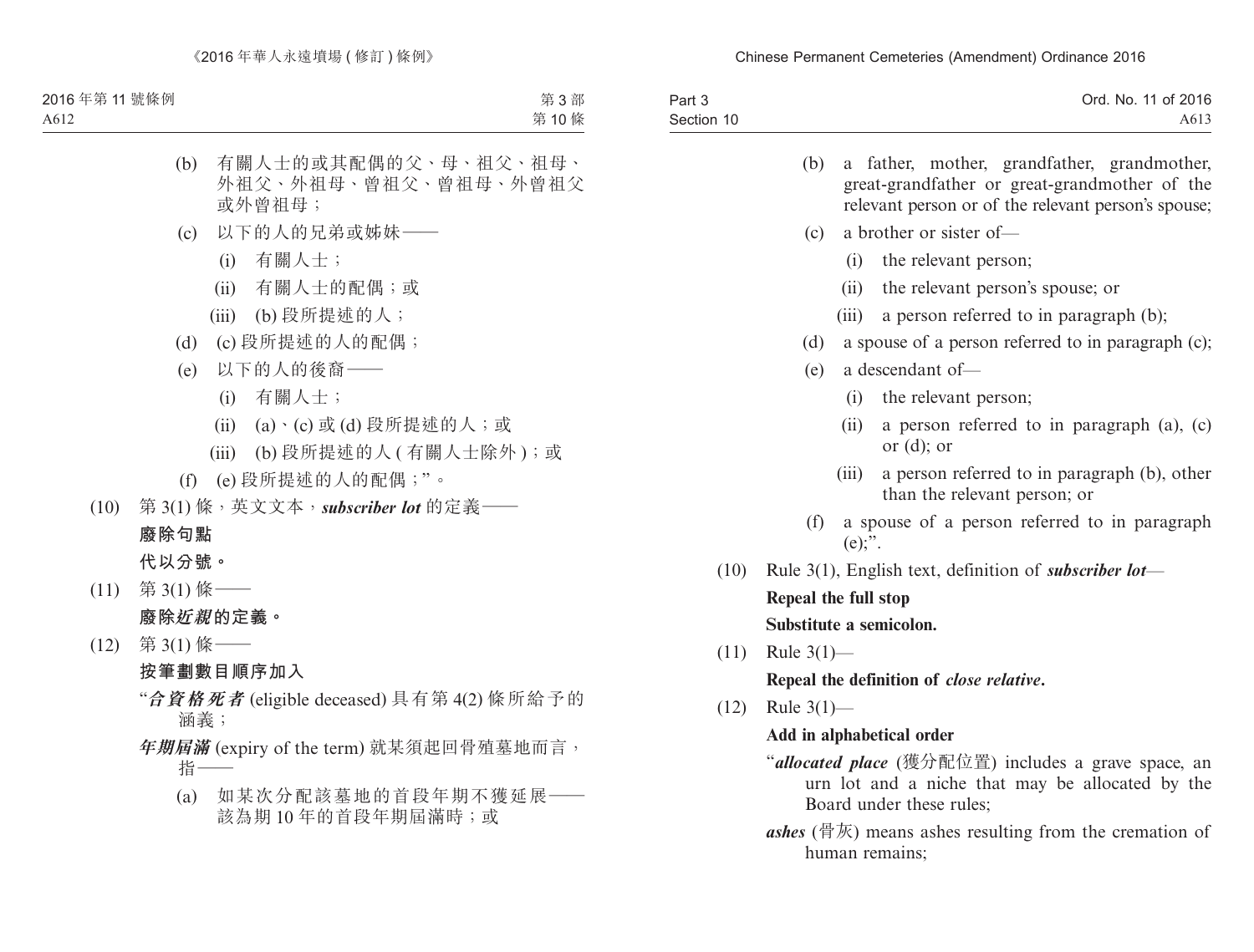| Part 3     | Ord. No. 11 of 2016 |
|------------|---------------------|
| Section 10 | A615                |

*eligible deceased* (合資格死者) has the meaning given by rule 4(2);

*expiry of the term* (年期屆滿), in relation to an exhumable lot, means—

- (a) if the initial term of an allocation of the lot is not extended—the expiry of the initial term of 10 years; or
- (b) if the initial term of an allocation of the lot is extended—the termination or expiry of the extended term;
- *first* (首次), in relation to an interment, a burial or a deposit of human remains or ashes in an allocated place, means the first interment, burial or deposit in the place after the most recent allocation of the place by the Board;
- *grave space* (墳墓用地) means a space for the burial of human remains and ashes, whether allocated as an exhumable lot, an ordinary lot or a subscriber lot;
- *ossuary niche* (骨殖龕位) means a niche for the deposit of skeletal remains and ashes allocated under rule 20;
- *spouse* (配偶) includes a concubine taken by a person before 7 October 1971;
- *urn lot* (金塔墓地) means a lot for the burial of skeletal remains and ashes allocated under rule 18A.".
- (13) After rule 3(1)—

### **Add**

- "(2) In determining a relationship between 2 persons for the purposes of these rules—
	- (a) a child of a person includes—
		- (i) a child of the person born out of wedlock;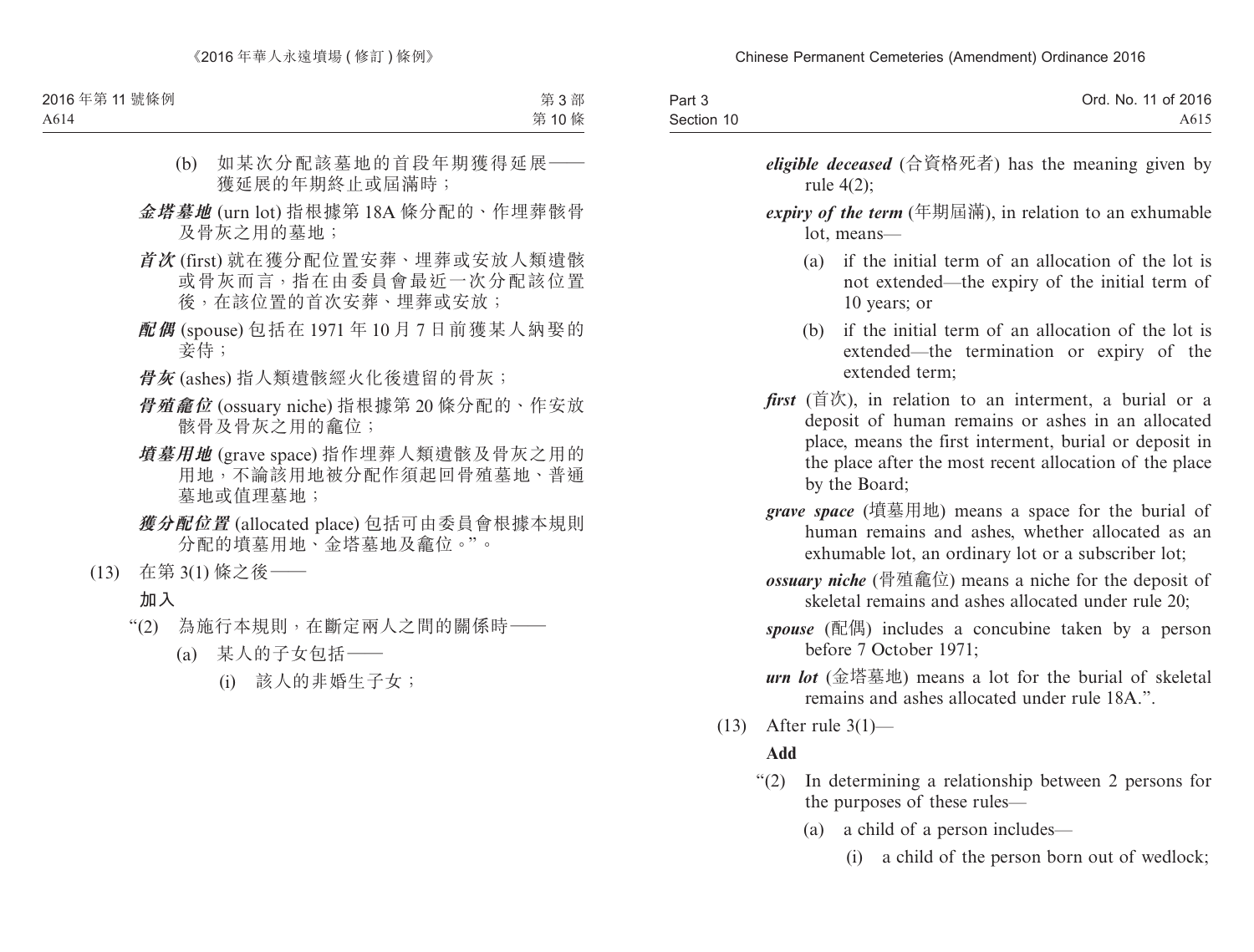| Part 3     | Ord. No. 11 of 2016 |
|------------|---------------------|
| Section 11 | A617                |

- (ii) an adopted child of the person; and
- (iii) a step-child of the person; and
- (b) a half-blood brother or sister of a person is to be treated as a brother or sister of the person.".

#### **11. Rule 4 substituted**

Rule 4—

## **Repeal the rule Substitute**

- "**4. Eligibility**
	- (1) The first interment, burial or deposit in an allocated place must only be that of the human remains or ashes of an eligible deceased.
	- (2) An eligible deceased is a deceased person who, immediately before the person's death, was—
		- (a) a person of Chinese race permanently resident in Hong Kong;
		- (b) a spouse of the person referred to in paragraph  $(a)$ ; or
		- (c) a child of the person referred to in paragraph (a).
	- (3) The Board's decision on whether a deceased person met the description in subrule  $(2)(a)$ ,  $(b)$  or  $(c)$  is final.".

### **12. Rule 5 amended (consent of Board for burials, deposits and removals)**

(1) Rule 5, Chinese text, heading— **Repeal** "**存放**"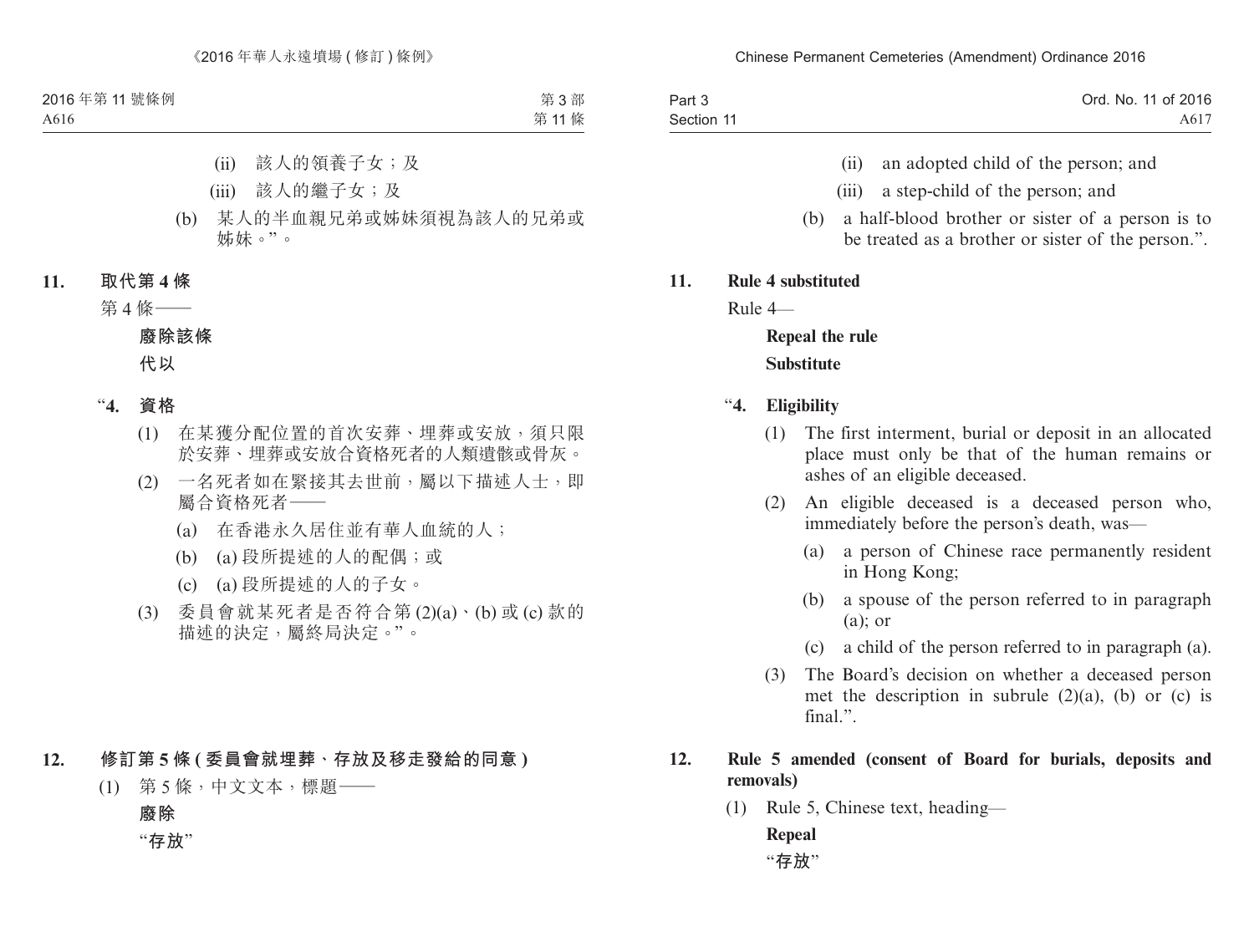| Part 3     | Ord. No. 11 of 2016 |
|------------|---------------------|
| Section 13 | A619                |

#### **Substitute**

"**安放**".

- (2) Rule 5, English text— **Repeal** "Board no person shall" **Substitute** "Board, no person may".
- (3) Rule 5—

### **Repeal**

"or human"

### **Substitute**

 $\alpha$ ".

(4) Rule 5, Chinese text—

### **Repeal**

"存放"

### **Substitute**

"安放".

### **13. Rule 7 amended (allocation use and dimension of grave spaces)**

(1) Rule 7, heading—

### **Repeal**

"**use**".

(2) Rule 7(1)—

### **Repeal**

"Not more than one grave space shall be allocated"

### **Substitute**

"Only 1 grave space may be allocated by the Board".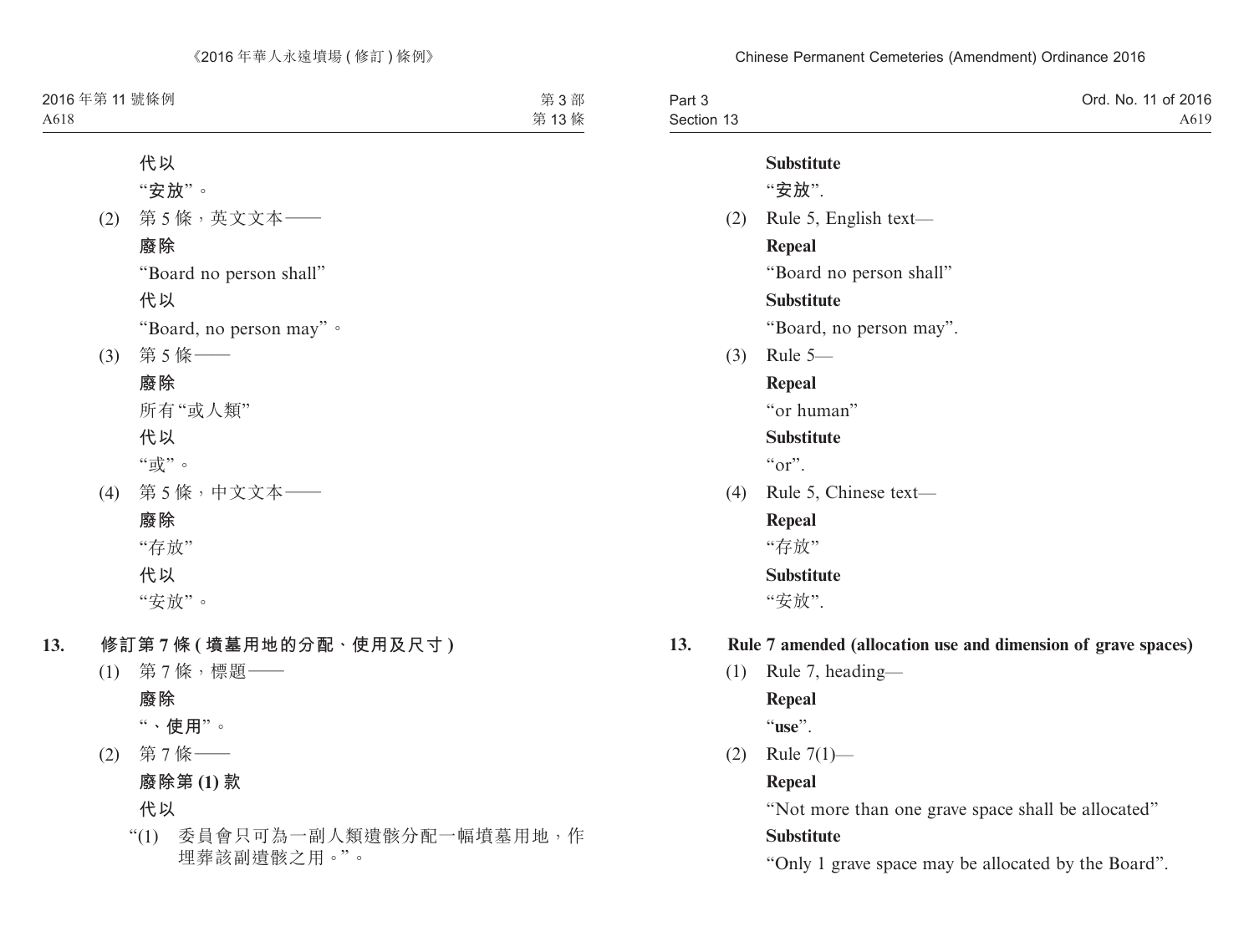| Part 3     | Ord. No. 11 of 2016 |
|------------|---------------------|
| Section 13 | A621                |

(3) Rule 7(2)—

### **Repeal**

"shall not exceed an area of 1 200 mm by 2 400 mm and there shall not be provision for"

### **Substitute**

"must not exceed an area of 900 mm by 2 400 mm and there must be at least 300 mm".

(4) Rule 7(2), English text, proviso—

### **Repeal**

"shall"

### **Substitute**

"may".

(5) Rule 7(3), English text—

### **Repeal**

"shall"

### **Substitute**

"must".

(6) Rule 7(3)—

### **Repeal**

"the grave"

### **Substitute**

"the space".

(7) Rule 7(4), English text—

### **Repeal**

"shall"

### **Substitute**

"must".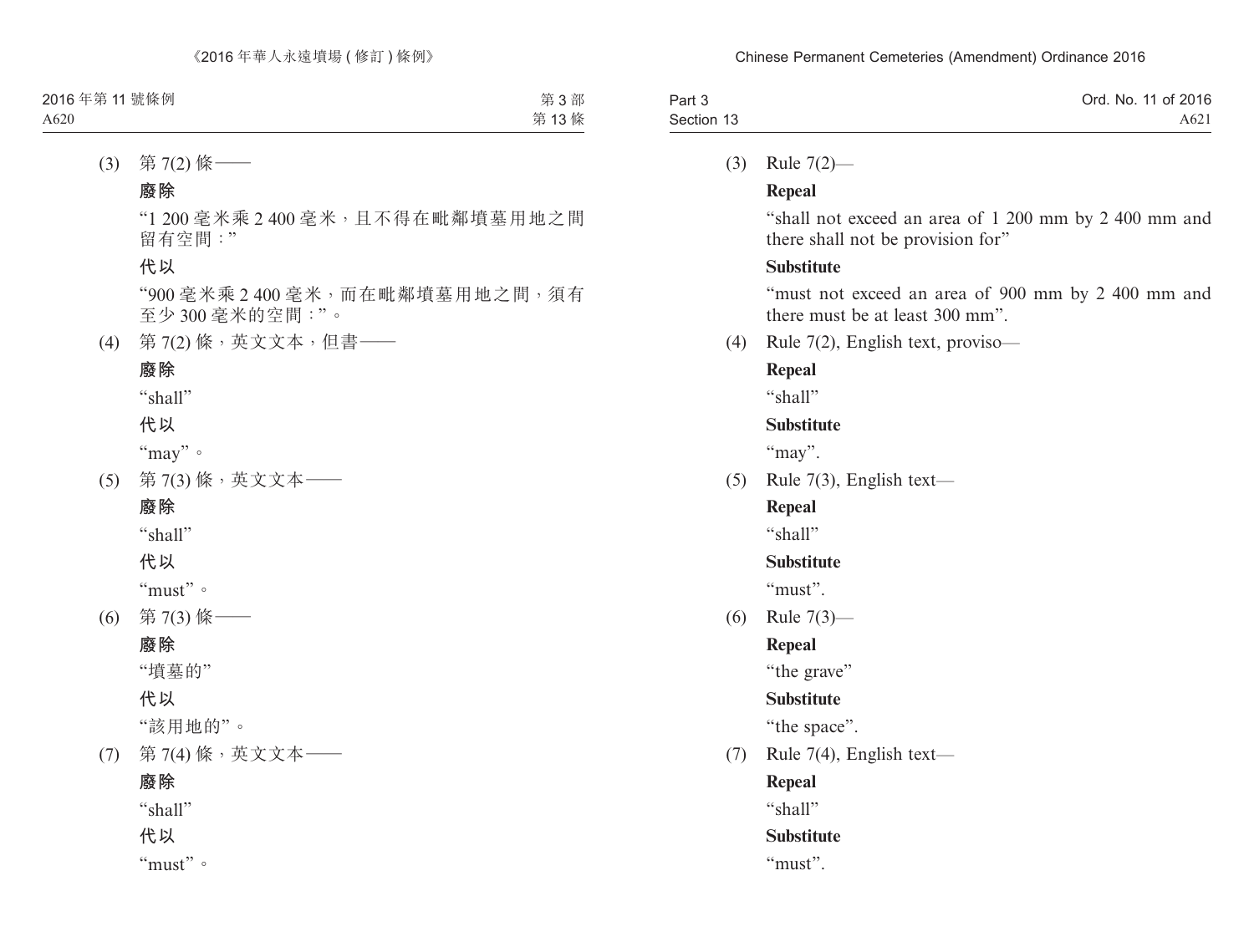| Part 3     | Ord. No. 11 of 2016 |
|------------|---------------------|
| Section 14 | A623                |

(8) Rule 7(4)— **Repeal** "the grave" **Substitute**

"a grave space".

#### **14. Rule 7A added**

After rule 7—

**Add**

#### "**7A. Use of grave spaces**

- (1) The first interment in a grave space must only be that of the encoffined human remains of an eligible deceased.
- (2) Not more than one set of encoffined human remains can be interred in a grave space unless written consent has been given by the Board.
- (3) After exhumation, the Board may permit the skeletal remains, or ashes, derived from the exhumed human remains to be reburied in a container in the grave space.
- (4) After the first interment referred to in subrule (1), the Board may permit subsequent interments of encoffined human remains, or subsequent burials in containers of skeletal remains or ashes, of other deceased persons in the grave space if—
	- (a) the human remains, skeletal remains or ashes for a subsequent interment or burial are those of a relative of the eligible deceased;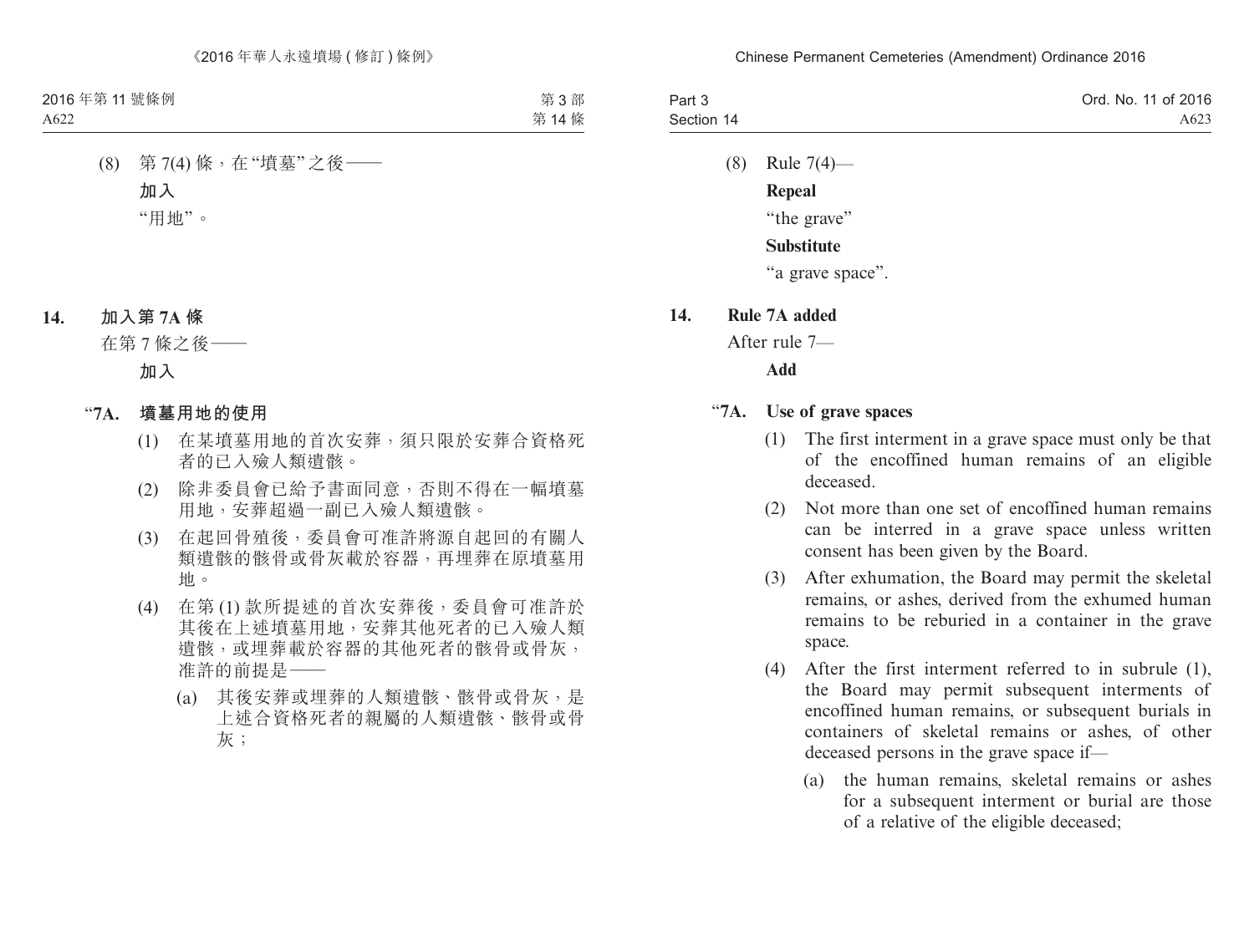| Part 3     | Ord. No. 11 of 2016 |
|------------|---------------------|
| Section 15 | A625                |

- (b) for an exhumable lot, the unexpired term of the lot is not less than 6 years;
- (c) the human remains, skeletal remains or ashes of the eligible deceased are interred or buried in the space; and
- (d) the prescribed fee has been paid.".

#### **15. Rule 14 substituted**

Rule 14—

**Repeal the rule Substitute**

### "**14. Disinterment and removal of human remains and ashes from exhumable lot on expiry of the term**

- (1) On the expiry of the term of an exhumable lot, the permittee of the lot must disinter the human remains and ashes buried in the lot and remove them from the lot.
- (2) The Board may disinter the human remains and ashes and remove them from the lot if all of the following conditions are met—
	- (a) subrule (1) is not complied with;
	- (b) the Board has published a notice in the Gazette and in at least 2 local Chinese newspapers and at least 1 local English newspaper stating that the Board intends to disinter the human remains and ashes and remove them from the lot;
	- (c) 6 months after the publication of the notice, the permittee still has not disinterred the human remains and ashes and removed them from the  $lot."$ .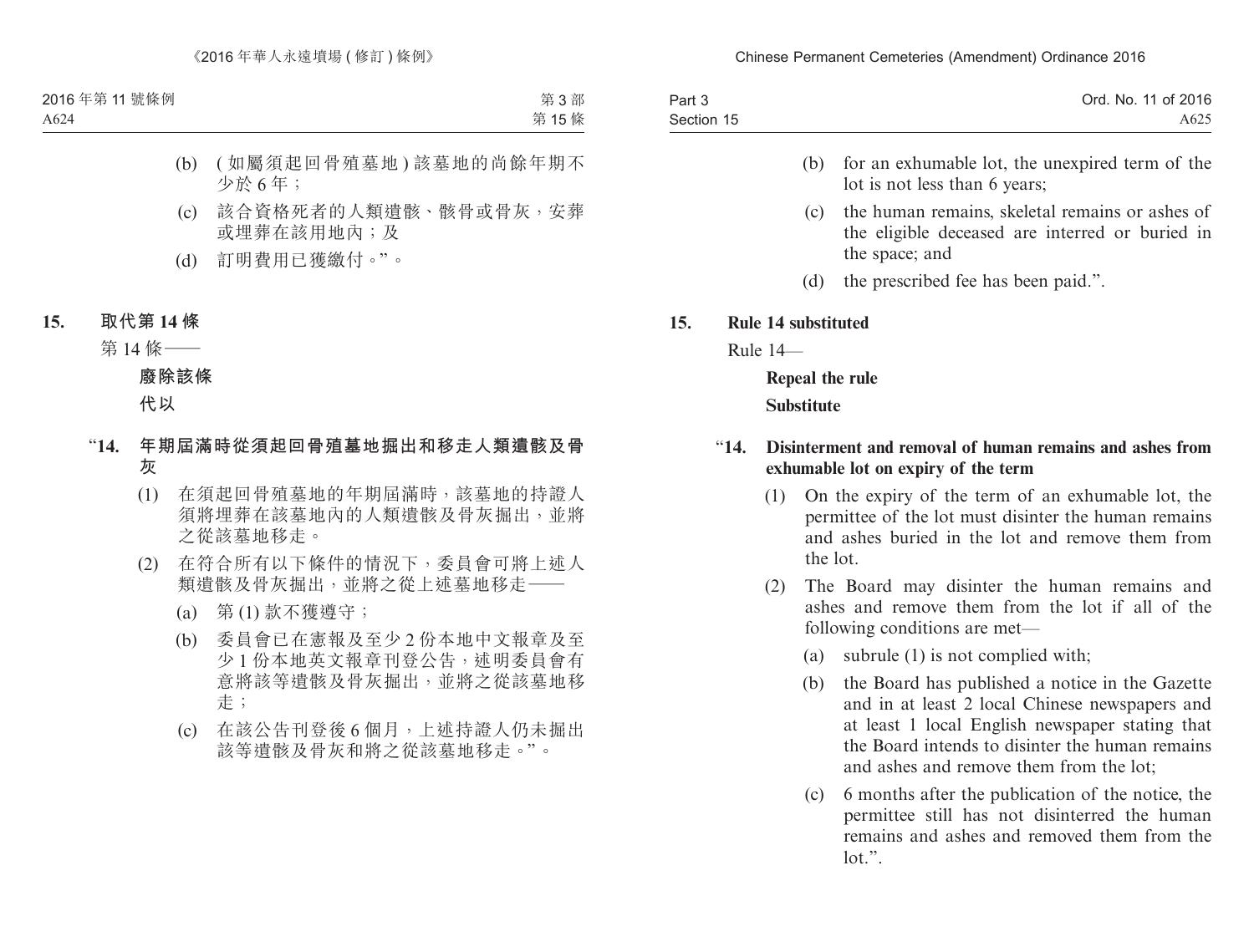| Part 3     | Ord. No. 11 of 2016 |
|------------|---------------------|
| Section 16 | A627                |

**16. Rule 14A added**

After rule 14—

**Add**

#### "**14A. Cremation of human remains removed from exhumable lot**

The Board may cremate the human remains removed from an exhumable lot under rule 14(2) if all of the following conditions are met—

- (a) the permittee of the lot has not arranged with the Board for their disposal within 6 years from the expiry of the term of the lot;
- (b) the Board has published a notice in the Gazette and in at least 2 local Chinese newspapers and at least 1 local English newspaper stating that the Board intends to cremate the human remains;
- (c) 6 months after the publication of the notice, the permittee still has not arranged with the Board for the disposal of the human remains.".

#### **17. Rule 15 amended (reversion of exhumable lot)**

Rule 15—

### **Repeal**

everything after "remains"

### **Substitute**

"and ashes under rule 14, an exhumable lot immediately reverts to the Board, and the Board may make any further allocation of the lot."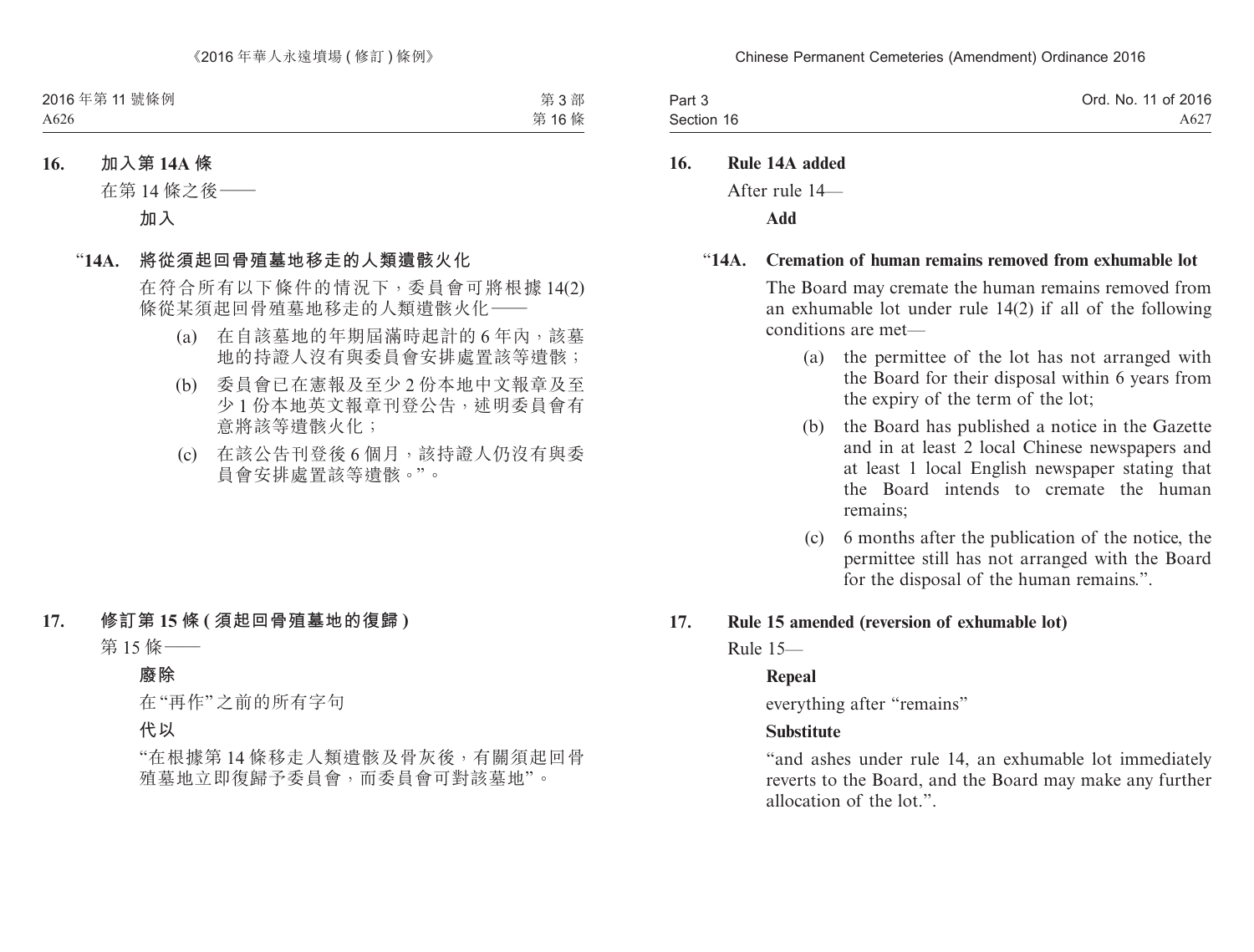| Part 3     | Ord. No. 11 of 2016 |
|------------|---------------------|
| Section 18 | A629                |

## **18. Rule 16 repealed (several interments in one grave space)** Rule 16—

**Repeal the rule.**

### **19. Rule 17 repealed (burial in urn of skeletal or cremated remains)** Rule 17—

**Repeal the rule.**

### **20. Rule 18 amended (reversion of vacant ordinary or subscriber lot after exhumation)**

Rule 18—

#### **Repeal**

everything after "subscriber lot"

#### **Substitute**

"that remains vacant for a period of 3 months after exhumation immediately reverts to the Board, and the Board may make any further allocation of the lot.".

#### **21. Rule 18A added**

After rule 18—

**Add**

#### "**18A. Dimension, allocation and use of urn lots**

- (1) An urn lot must not exceed an area of 900 mm by 900 mm.
- (2) An urn lot may be allocated by the Board on payment of the prescribed fee.
- (3) The first burial in an urn lot must only be that of the skeletal remains of an eligible deceased.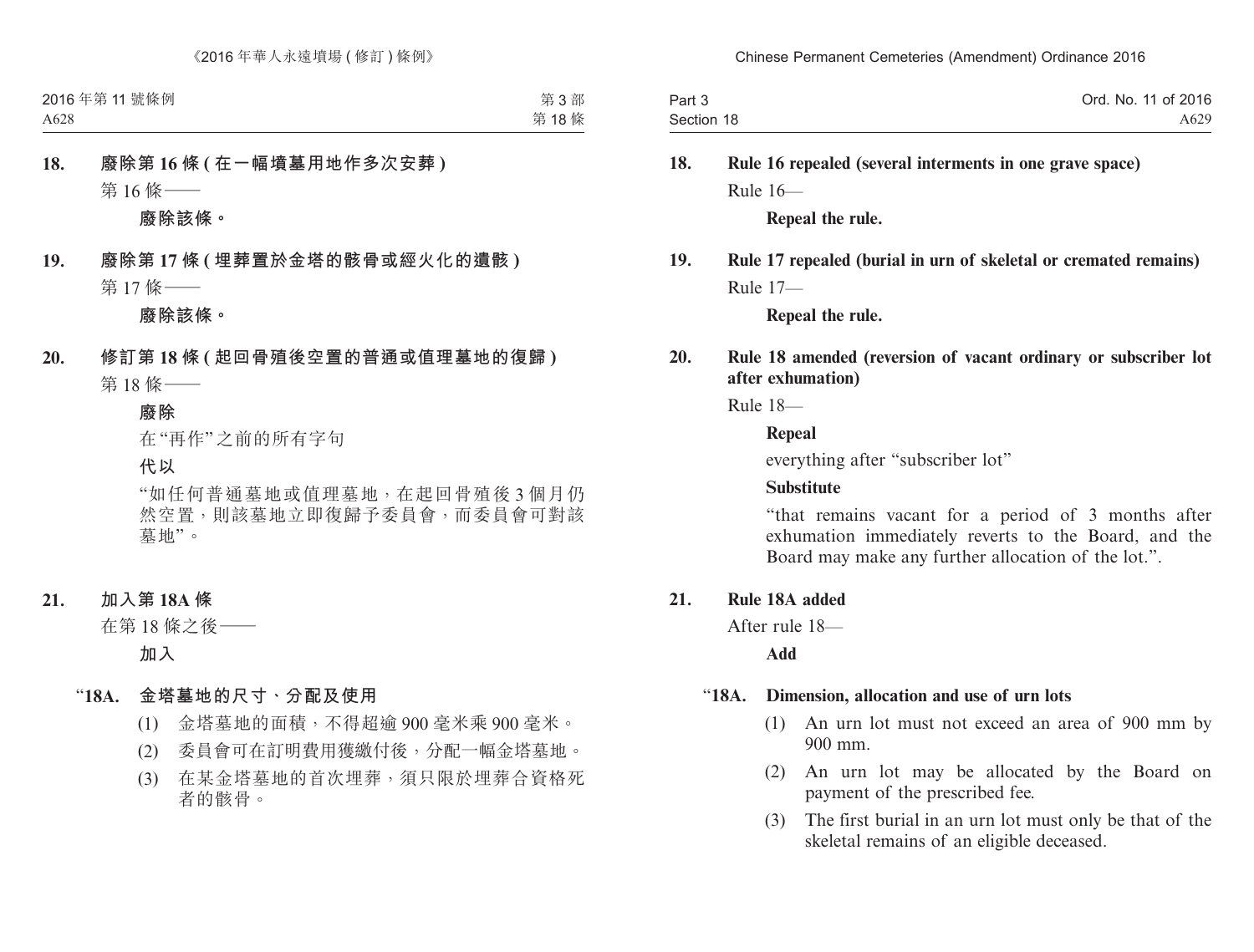| Part 3     | Ord. No. 11 of 2016 |
|------------|---------------------|
| Section 22 | A631                |

- (4) After exhumation, the Board may permit the ashes derived from the exhumed skeletal remains to be reburied in a container in the urn lot.
- (5) After the first burial referred to in subrule (3), the Board may permit subsequent burials in containers of skeletal remains or ashes of other deceased persons in the urn lot if—
	- (a) the skeletal remains or ashes for a subsequent burial are those of a relative of the eligible deceased;
	- (b) the skeletal remains or ashes of the eligible deceased are buried in the lot; and
	- (c) the prescribed fee has been paid.".

#### **22. Rule 19 substituted**

Rule 19—

**Repeal the rule Substitute**

#### "**19. Reversion of vacant urn lot after removal**

- (1) An urn lot previously allocated that remains vacant for a period of 3 months after the removal of skeletal remains or ashes from the lot immediately reverts to the Board.
- (2) The Board may make any further allocation of an urn lot reverted to the Board under subrule (1).".

#### **23. Rule 20 substituted**

Rule 20—

#### **Repeal the rule**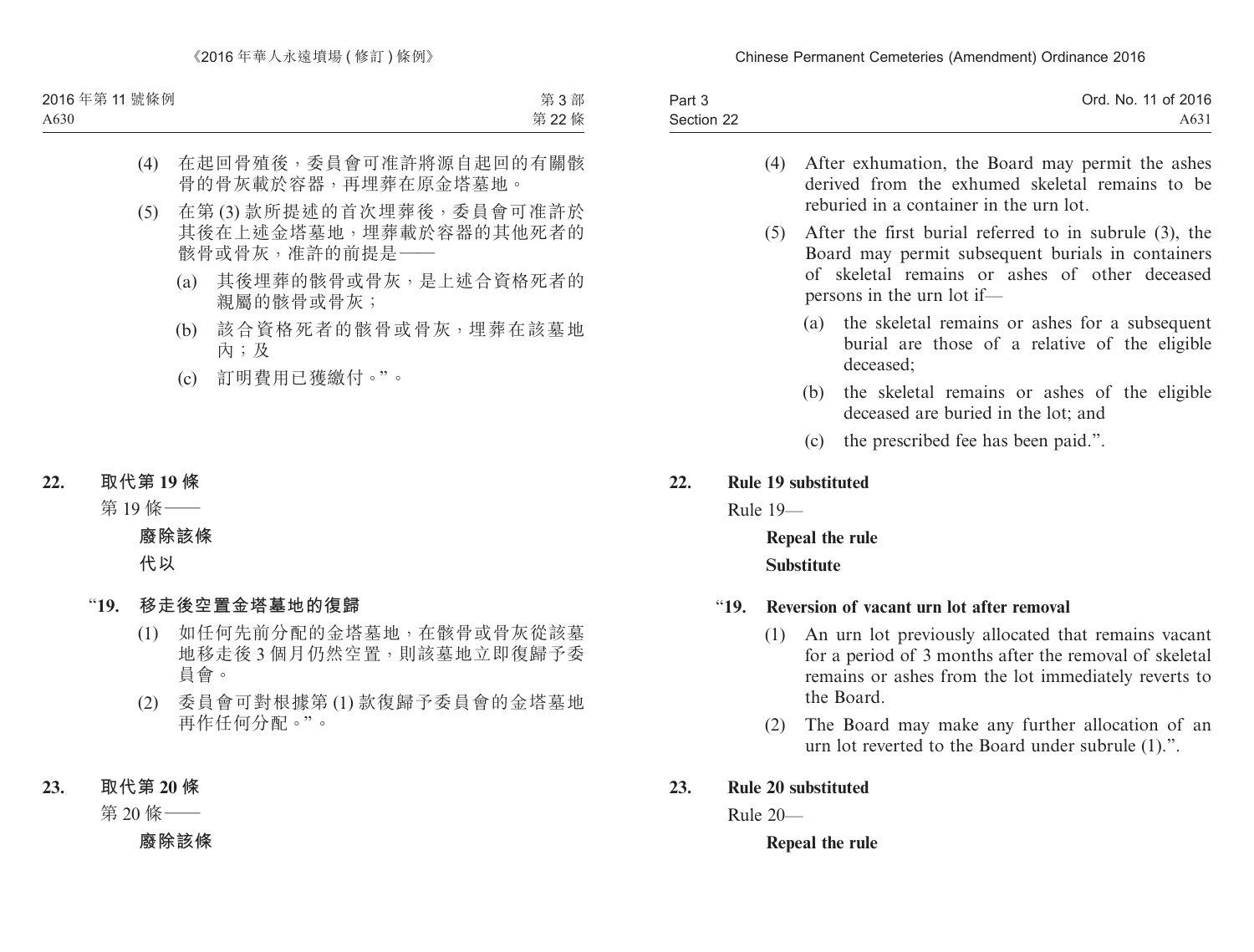| Part 3     | Ord. No. 11 of 2016 |
|------------|---------------------|
| Section 23 | A633                |

#### **Substitute**

#### "**20. Allocation and use of ossuary niches**

- (1) The Board may designate a niche to be an ossuary niche—
	- (a) for allocation under subrule (2), (3) or (4); or
	- (b) for the deposit of human remains disinterred and removed under rule 14(2).
- (2) On the application of a permittee of an exhumable lot, the Board must allocate an ossuary niche, if available, free of charge, for each set of skeletal remains removed from the lot on reversion of the lot to the Board.
- (3) On the application of a permittee of an ordinary lot or a subscriber lot, the Board must allocate an ossuary niche, if available, free of charge, for each set of skeletal remains removed on exhumation for surrender of the lot to the Board.
- (4) An ossuary niche may be allocated by the Board on payment of the prescribed fee, for the immediate deposit of a set of skeletal remains.
- (5) The first deposit in an ossuary niche allocated by the Board under subrule (4) must only be that of the skeletal remains of an eligible deceased.
- (6) The Board may permit the ashes derived from the skeletal remains of the eligible deceased to be redeposited in a container in the ossuary niche.
- (7) After the first deposit referred to in subrule (5), the Board may permit subsequent deposits of skeletal remains or ashes of other deceased persons in the ossuary niche if—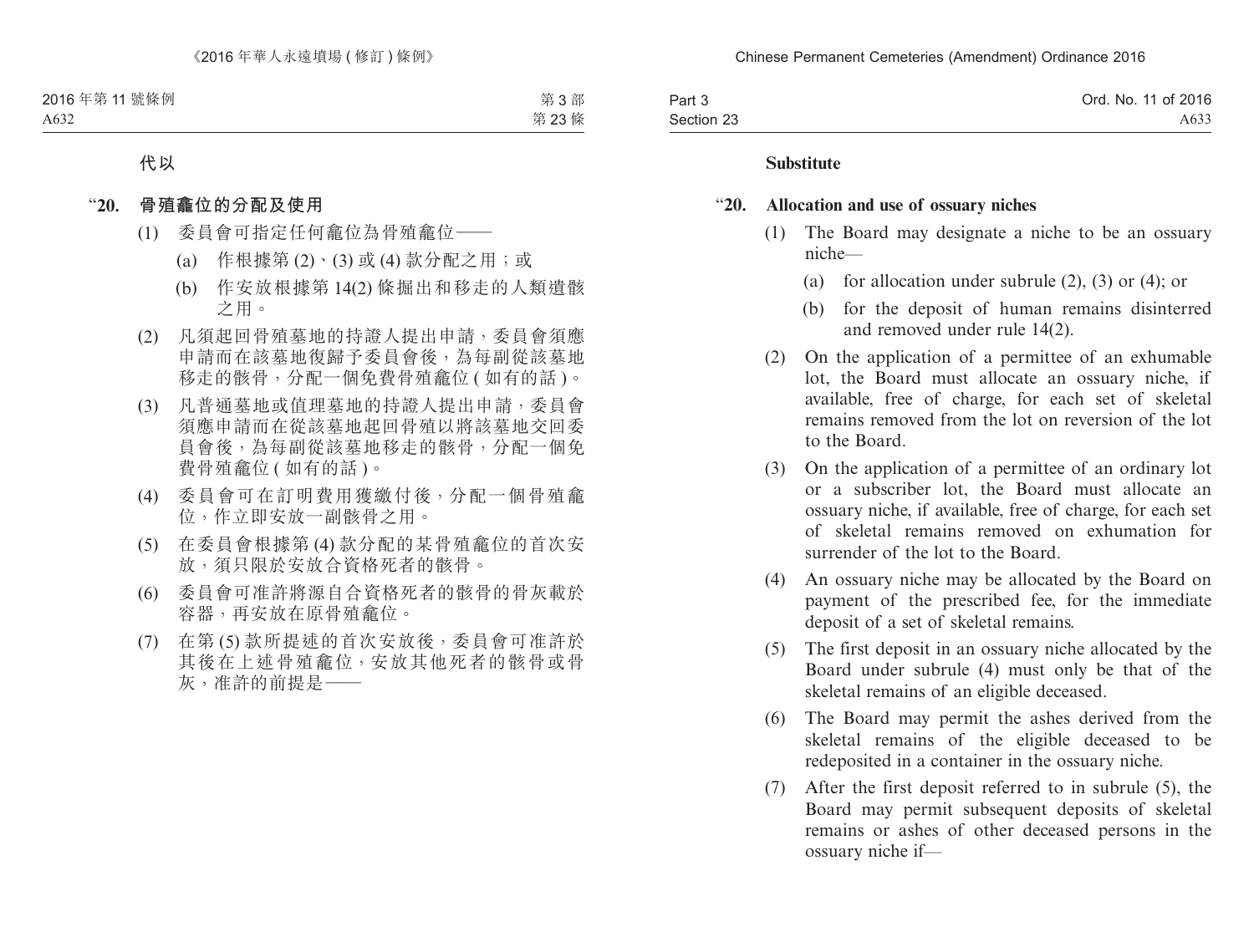| Part 3     | Ord. No. 11 of 2016 |
|------------|---------------------|
| Section 24 | A635                |

- (a) the skeletal remains or ashes for a subsequent deposit are those of a relative of the eligible deceased;
- (b) the skeletal remains or ashes of the eligible deceased are deposited in the niche; and
- (c) the prescribed fee has been paid.
- (8) The Board may determine the maximum numbers of sets of skeletal remains and ashes to be deposited in an ossuary niche.".

### **24. Rule 20A added**

After rule 20—

**Add**

#### "**20A. Allocation and use of ordinary niches**

- (1) The Board may designate a niche to be an ordinary niche.
- (2) An ordinary niche may be allocated by the Board on payment of the prescribed fee, for the immediate deposit of a set of ashes.
- (3) The first deposit in an ordinary niche must only be that of the ashes of an eligible deceased.
- (4) After the first deposit referred to in subrule (3), the Board may permit subsequent deposits of ashes of other deceased persons in the ordinary niche if—
	- (a) the ashes of the eligible deceased are deposited in the niche; and
	- (b) the prescribed fee has been paid.
- (5) The Board may determine the maximum number of sets of ashes to be deposited in an ordinary niche.".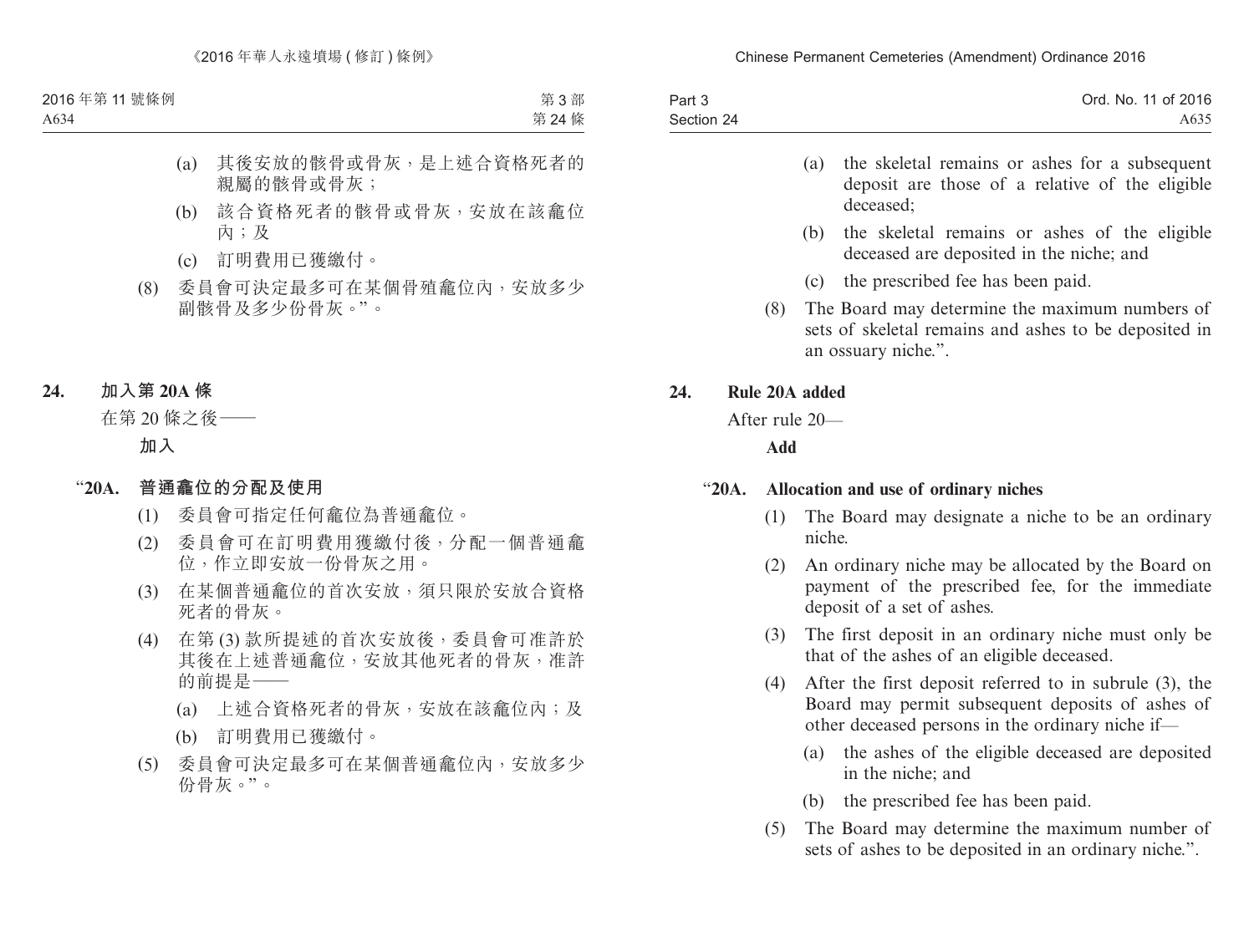| Part 3     | Ord. No. 11 of 2016 |
|------------|---------------------|
| Section 25 | A637                |

**25. Rule 21 substituted** Rule 21—

> **Repeal the rule Substitute**

#### "**21. Reversion of vacant ossuary niche and ordinary niche**

- (1) An ossuary niche or ordinary niche that remains vacant for a period of 3 months after the allocation or removal of skeletal remains or ashes from the niche immediately reverts to the Board.
- (2) The Board may make any further allocation of the niche reverted to the Board under subrule (1).".

#### **26. Rule 21A substituted**

Rule 21A—

**Repeal the rule Substitute**

#### "**21A. Allocation and use of family niches**

- (1) The Board may designate a niche to be a family niche at the time of the allocation of the niche.
- (2) A family niche may be allocated by the Board on payment of the prescribed fee.
- (3) The Board may allocate more than one family niche to the same permittee.
- (4) The first family niche allocated to a permittee must be used immediately for the deposit of a set of ashes.
- (5) The first deposit in a family niche must only be that of the ashes of an eligible deceased.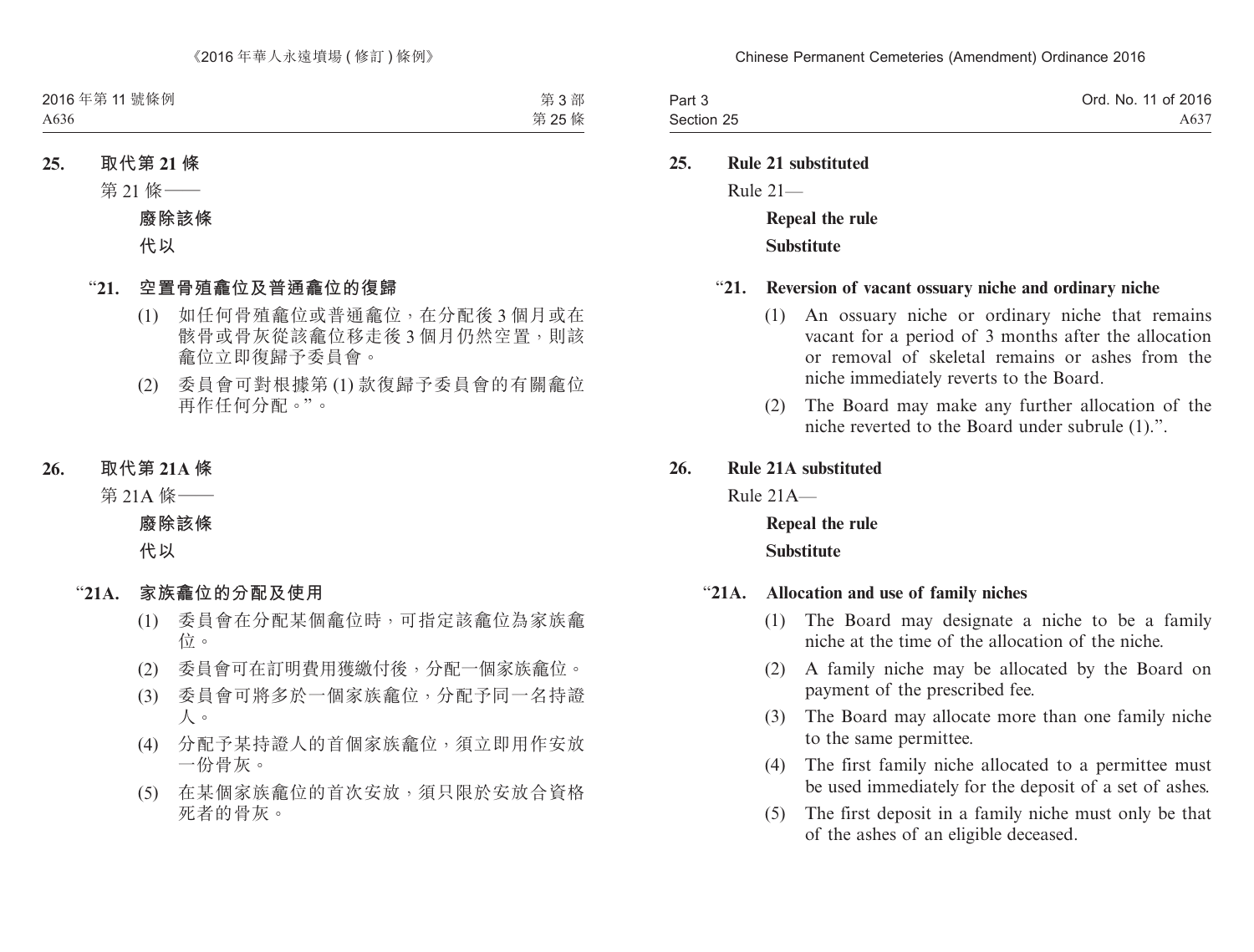| Part 3     | Ord. No. 11 of 2016 |
|------------|---------------------|
| Section 27 | A <sub>6</sub> 39   |

- (6) After the first deposit referred to in subrule (5), the Board may permit subsequent deposits of ashes of other deceased persons in the family niche if—
	- (a) the ashes for a subsequent deposit are those of a relative of the eligible deceased;
	- (b) the ashes of the eligible deceased are deposited in the niche; and
	- (c) the prescribed fee has been paid.
- (7) The Board may determine the maximum number of sets of ashes to be deposited in a family niche.".

### **27. Rule 21B amended (reversion of family niches allocated)**

(1) Rule 21B(1)—

### **Repeal**

everything after "one time"

### **Substitute**

"remain vacant for a period of 3 months after the allocation or removal of ashes, the Board may, at its absolute discretion, revoke the allocation and designation by notice in writing addressed to the permittee at the permittee's last known address and by posting the notice at a conspicuous place of the niche or niches.".

(2) Rule 21B(2)—

## **Repeal**

everything before "to the Board"

### **Substitute**

- "(2) On the expiry of 14 days of the notice being sent and posted as prescribed in subrule (1), the niche or niches immediately revert".
- (3) Rule 21B(3), English text—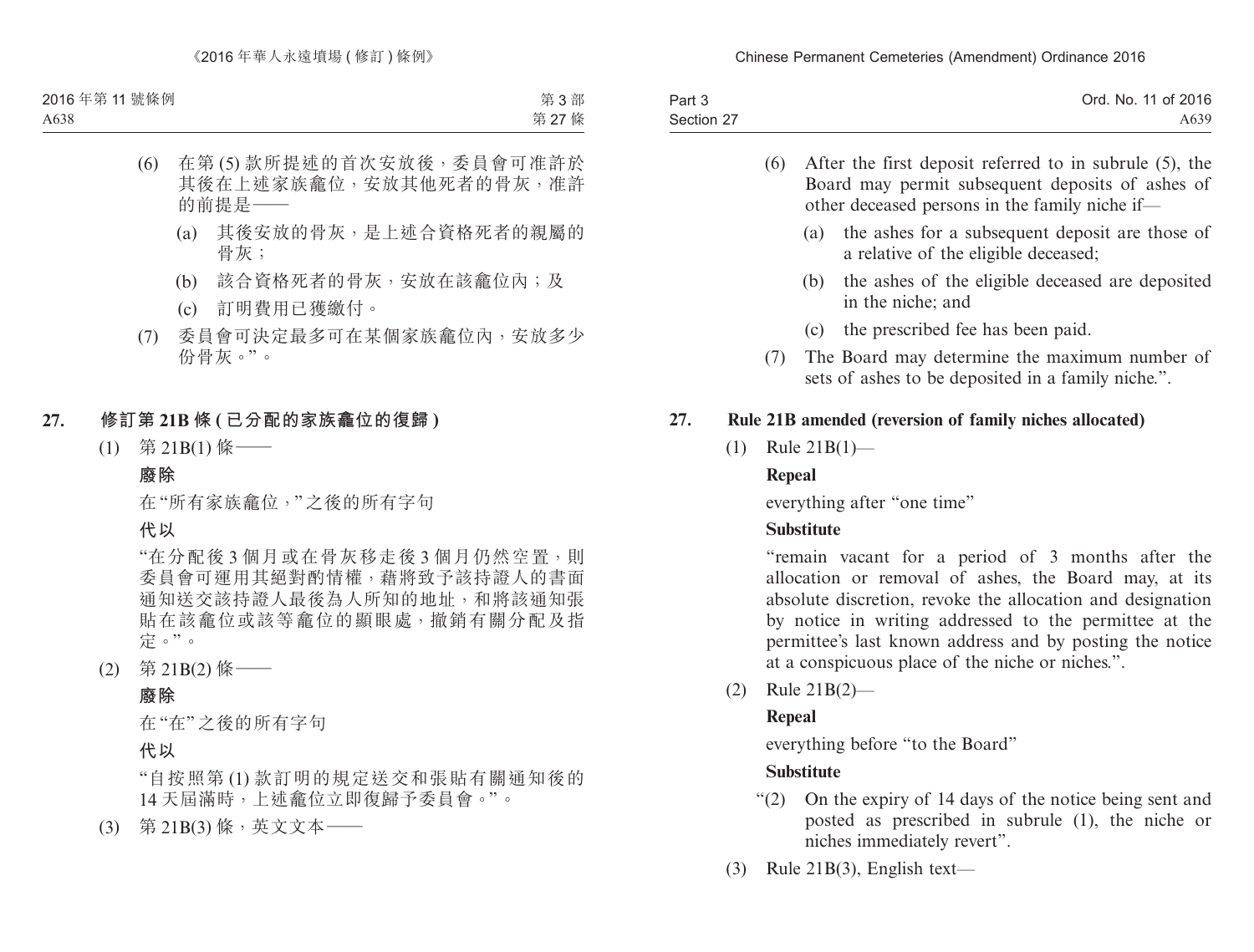| Part 3     | Ord. No. 11 of 2016 |
|------------|---------------------|
| Section 27 | A641                |

#### **Repeal**

### "Upon"

### **Substitute**

" $On"$ 

(4) Rule 21B(3)—

### **Repeal**

everything after "used for" and before "after deduction"

#### **Substitute**

"depositing ashes pursuant to this rule, all fees paid for the allocation of the niche or niches must,".

(5) Rule 21B(3), English text, proviso—

### **Repeal**

"shall"

### **Substitute**

"must"

(6) Rule 21B(4)—

### **Repeal**

"Any family"

### **Substitute**

"A family".

(7) Rule 21B(4), English text—

## **Repeal**

"shall be"

### **Substitute**

 $``is"$ .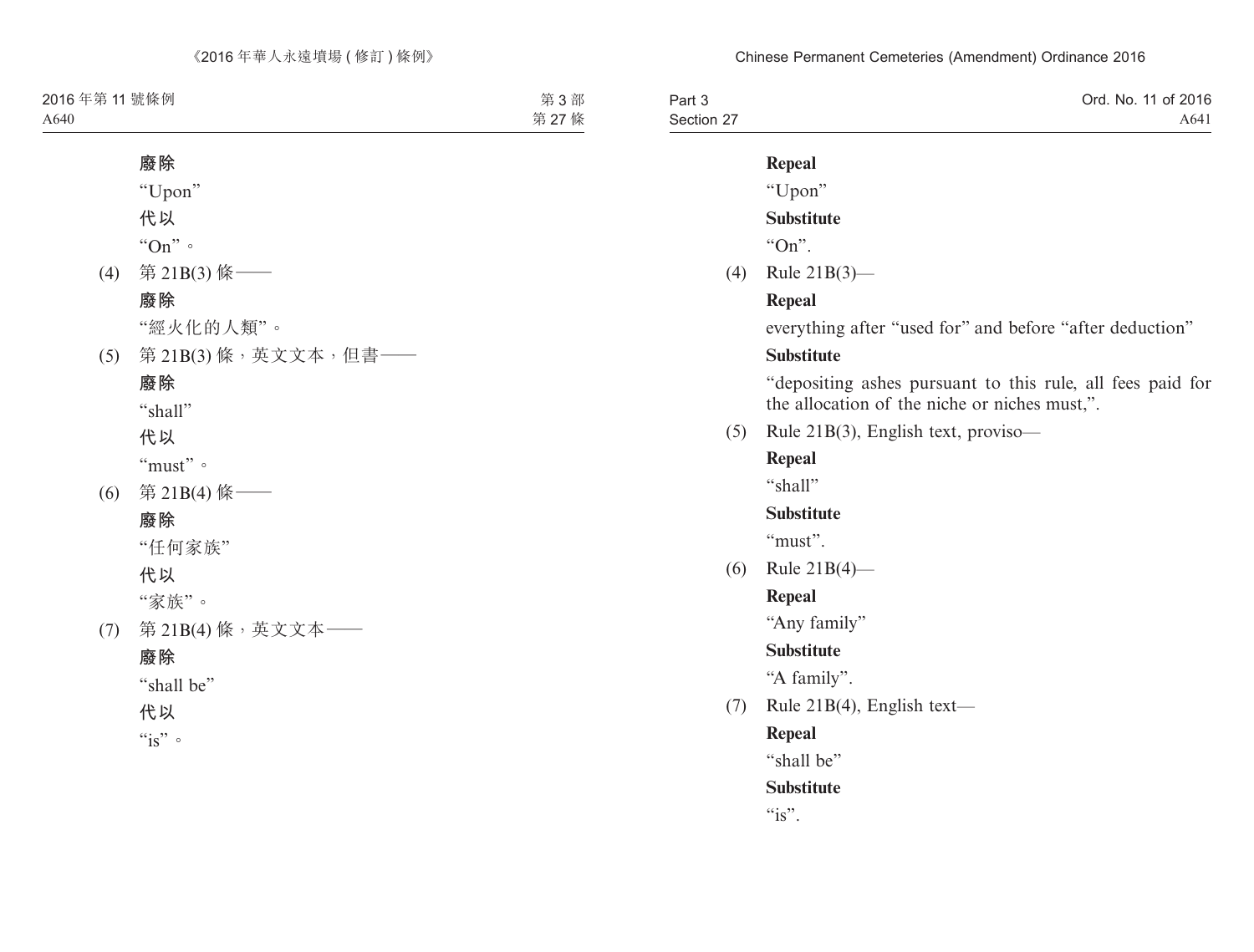| Part 3     | Ord. No. 11 of 2016 |
|------------|---------------------|
| Section 28 | A643                |

#### **28. Rule 22 amended (digging, paving, monuments and headstones etc.)**

(1) Rule  $22(1)$ , English text—

### **Repeal**

"Save where"

#### **Substitute**

"Unless".

(2) Rule 22(1)—

### **Repeal**

"urn space"

### **Substitute**

"urn lot".

(3) Rule 22(1), English text—

#### **Repeal**

"shall be"

#### **Substitute**

"are to be".

(4) Rule 22(2), English text—

### **Repeal**

"Save"

#### **Substitute**

"Except".

(5) Rule 22(2), English text—

### **Repeal**

"the grant thereof, no person shall"

### **Substitute**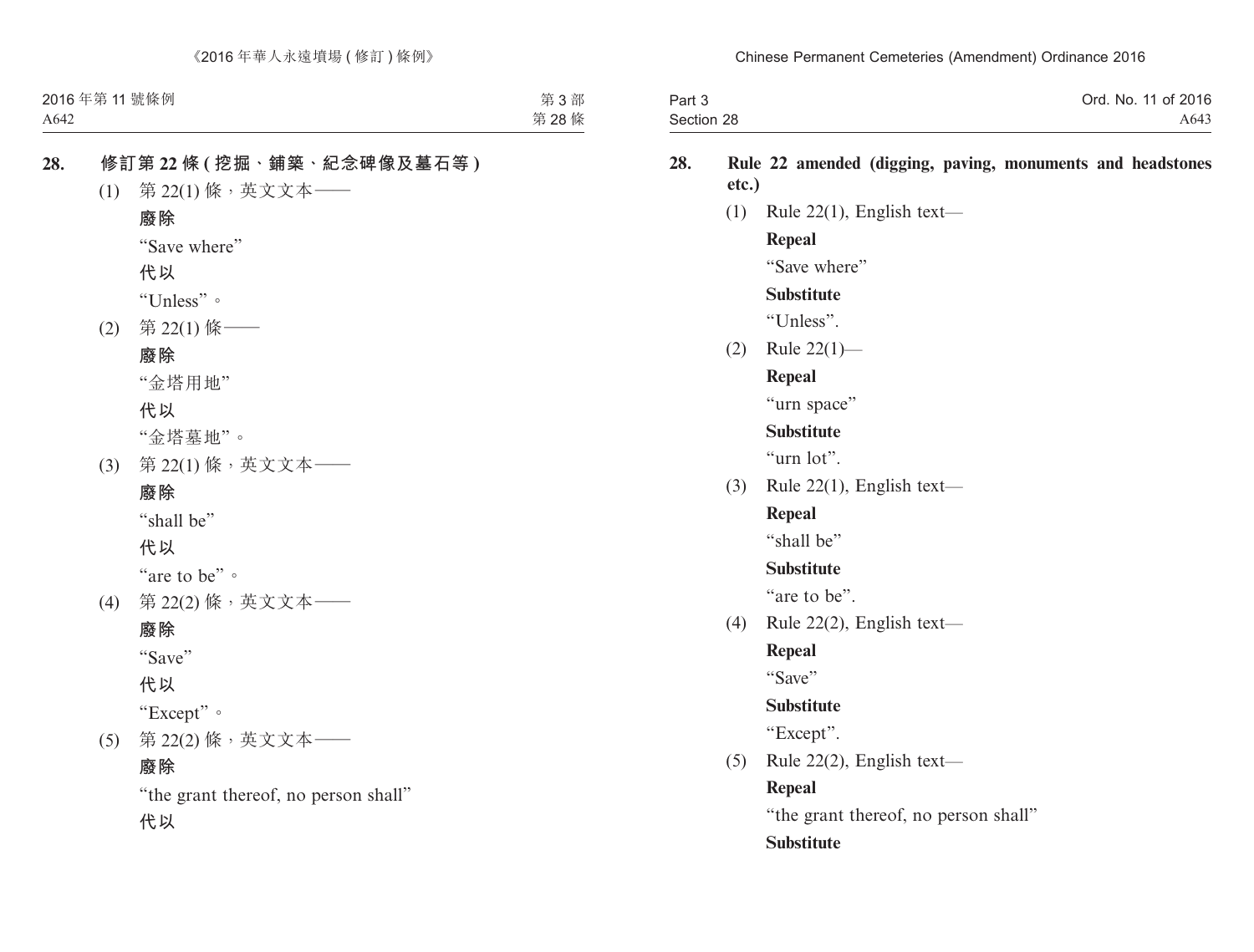| Part 3     | Ord. No. 11 of 2016 |
|------------|---------------------|
| Section 28 | A645                |

"giving the consent, no person may".

(6) Rule 22(2)—

### **Repeal**

"grave or urn space"

### **Substitute**

"grave space or urn lot".

(7) Rule 22(3), English text—

### **Repeal**

"article whatsoever"

#### **Substitute**

"article".

(8) Rule 22(3)—

### **Repeal**

"any grave or urn space"

### **Substitute**

"any grave space, urn lot".

(9) Rule 22(3), English text—

### **Repeal**

"shall be placed"

### **Substitute**

"is to be placed".

(10) Rule 22(3), English text—

### **Repeal**

"Board shall not be"

### **Substitute**

"Board is not".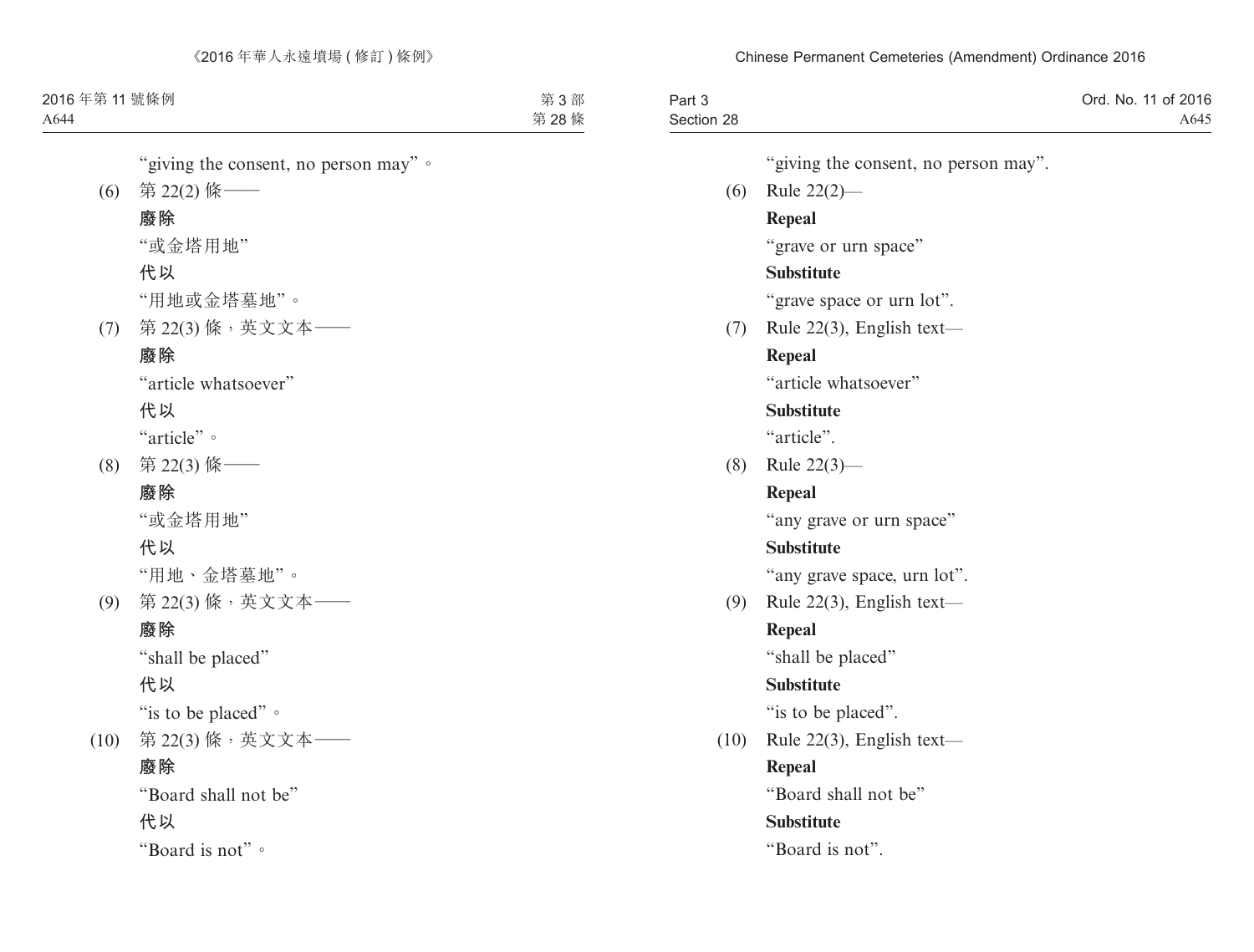| Part 3     | Ord. No. 11 of 2016 |
|------------|---------------------|
| Section 29 | A647                |

(11) Rule 22(3)—

**Repeal**

"damage thereto arising from any cause whatsoever."

#### **Substitute**

"damage to it.".

#### **29. Rule 23 substituted**

Rule 23—

## **Repeal the rule Substitute**

#### "**23. No liability against damage**

The Board is not liable for any damage to any part of a cemetery in the event of subsidence, natural disaster, civil commotion, war or terrorist act as defined by section 2(1) of the United Nations (Anti-Terrorism Measures) Ordinance (Cap. 575).".

**30. Rule 23A substituted**

Rule 23A—

**Repeal the rule Substitute**

#### "**23A. Power of Board to repair and recover expenses**

The Board has the power to—

(a) carry out for the protection of public safety any repairs to a grave space, an urn lot or a niche on behalf of the permittee who failed to carry out the repairs as requested by the Board; and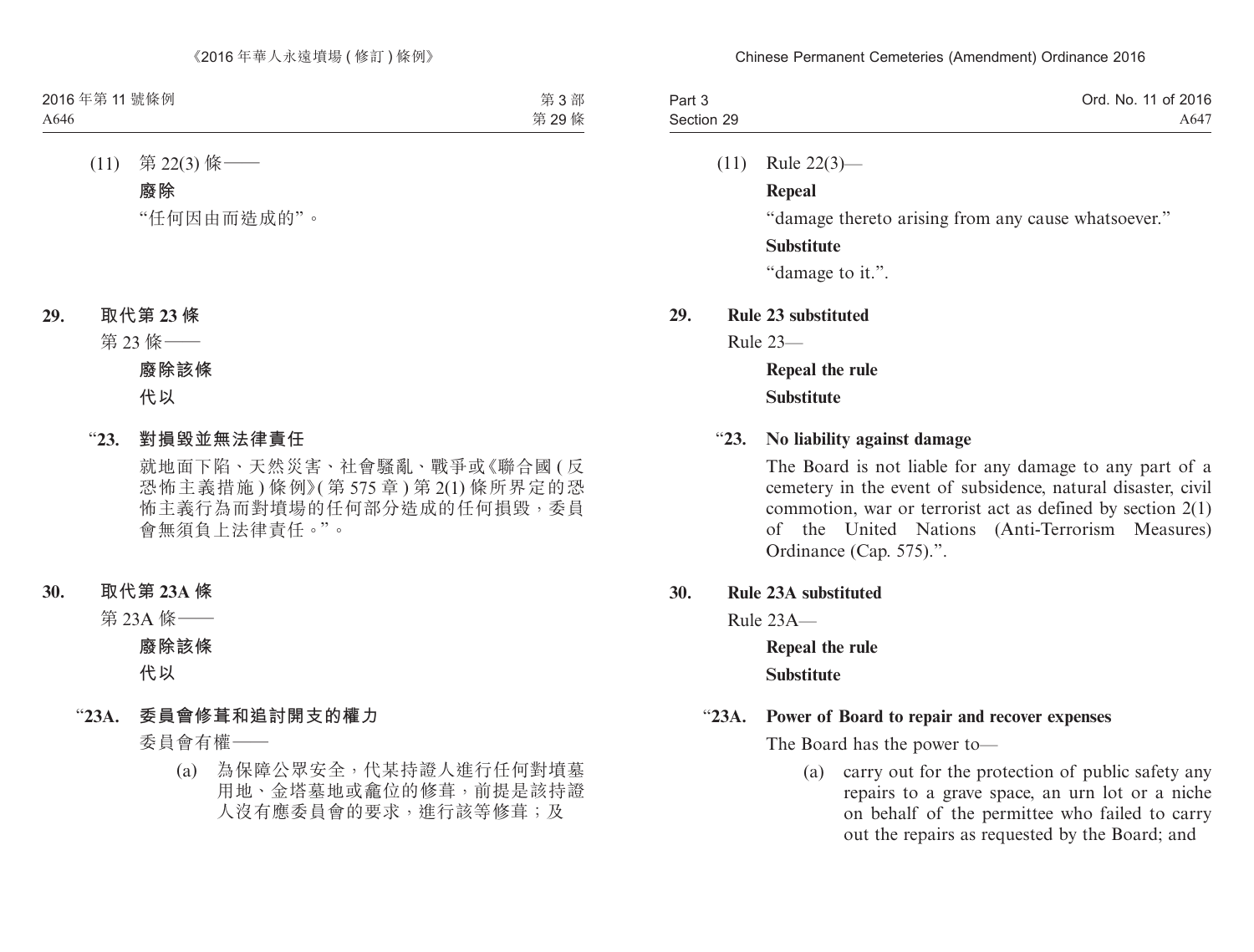| Part 3     | Ord. No. 11 of 2016 |
|------------|---------------------|
| Section 31 | A649                |

(b) recover from the permittee any expenses incurred for the repairs.".

#### **31. Rule 28 added**

After rule 27—

**Add**

#### "**28. Saving**

- (1) Rule 7(2), as in force immediately before the appointed date, continues to apply to a grave space allocated by the Board before that date, as if the amending Ordinance had not been enacted.
- (2) Rule 14A does not apply to an exhumable lot—
	- (a) allocated by the Board before the appointed date; and
	- (b) whose term is not extended after the appointed date.
- (3) Rule 18A(1) does not apply to an urn lot allocated by the Board before the appointed date.
- (4) In this rule—
- *amending Ordinance* (《修訂條例》) means the Chinese Permanent Cemeteries (Amendment) Ordinance 2016 (11 of 2016);
- *appointed date* (指定日期) means the date on which the amending Ordinance comes into operation.".

#### **32. First Schedule amended (cemeteries)**

First Schedule—

#### **Repeal**

"[rule 2]"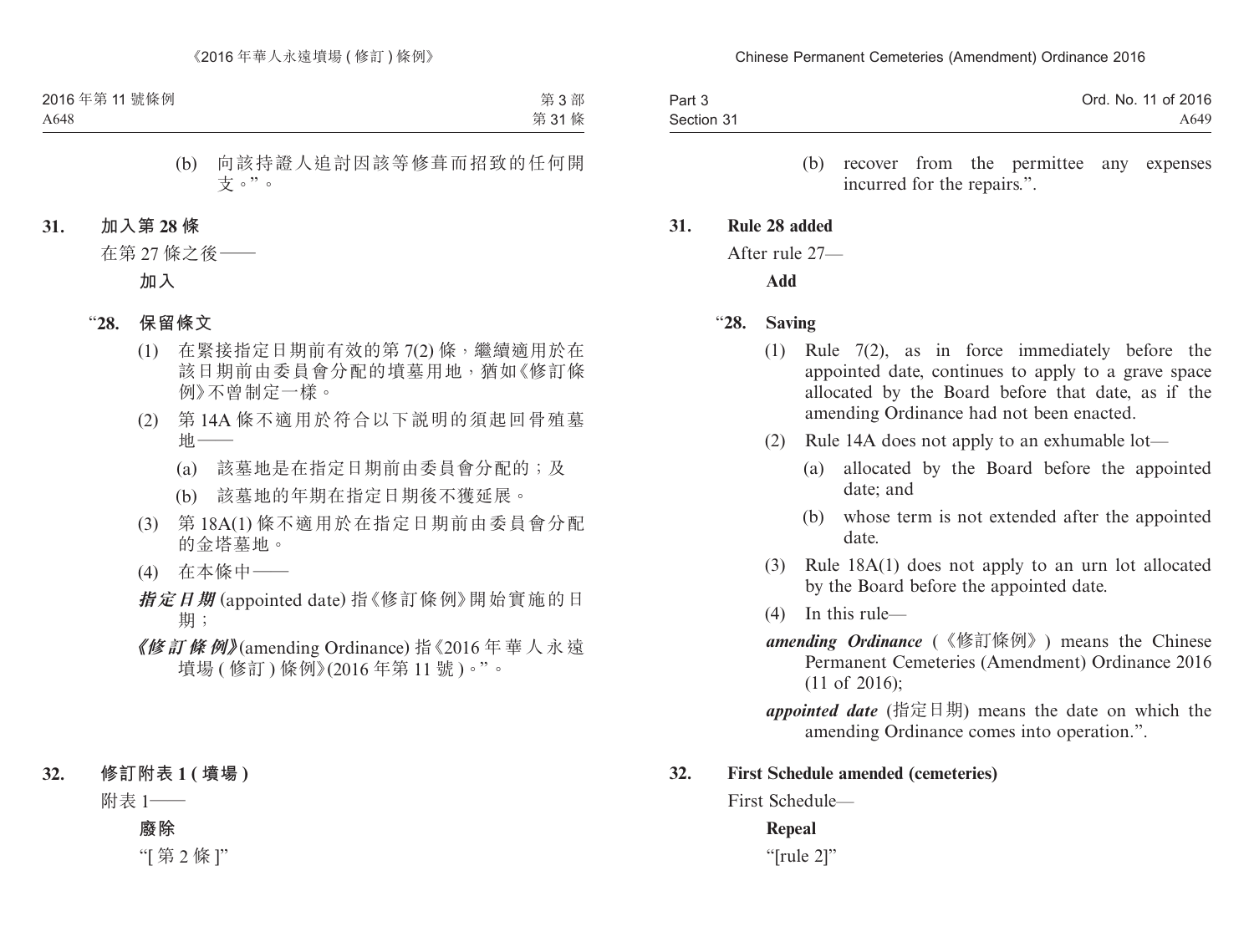| Part 3     | Ord. No. 11 of 2016 |
|------------|---------------------|
| Section 33 | A651                |

#### **Substitute**

"[rules 2 & 3]".

#### **33. Third Schedule amended (fees)**

(1) Third Schedule, item 5—

#### **Repeal**

"burial (rules 16 and 17)—for the second and any subsequent burial"

#### **Substitute**

"interments or burials (rules 7A and 18A)—for the second and each of the subsequent interments or burials".

(2) Third Schedule, item 5(a)—

### **Repeal**

"each coffin burial"

### **Substitute**

"(for an interment of encoffined human remains) each set of human remains".

(3) Third Schedule, item 5(b)—

### **Repeal**

"each burial or reburial in urn"

### **Substitute**

"(for a burial or reburial in containers of skeletal remains or ashes) each set of skeletal remains or ashes".

(4) Third Schedule, item 6—

### **Repeal**

"in columbarium (each space)"

### **Substitute**

"(each niche)".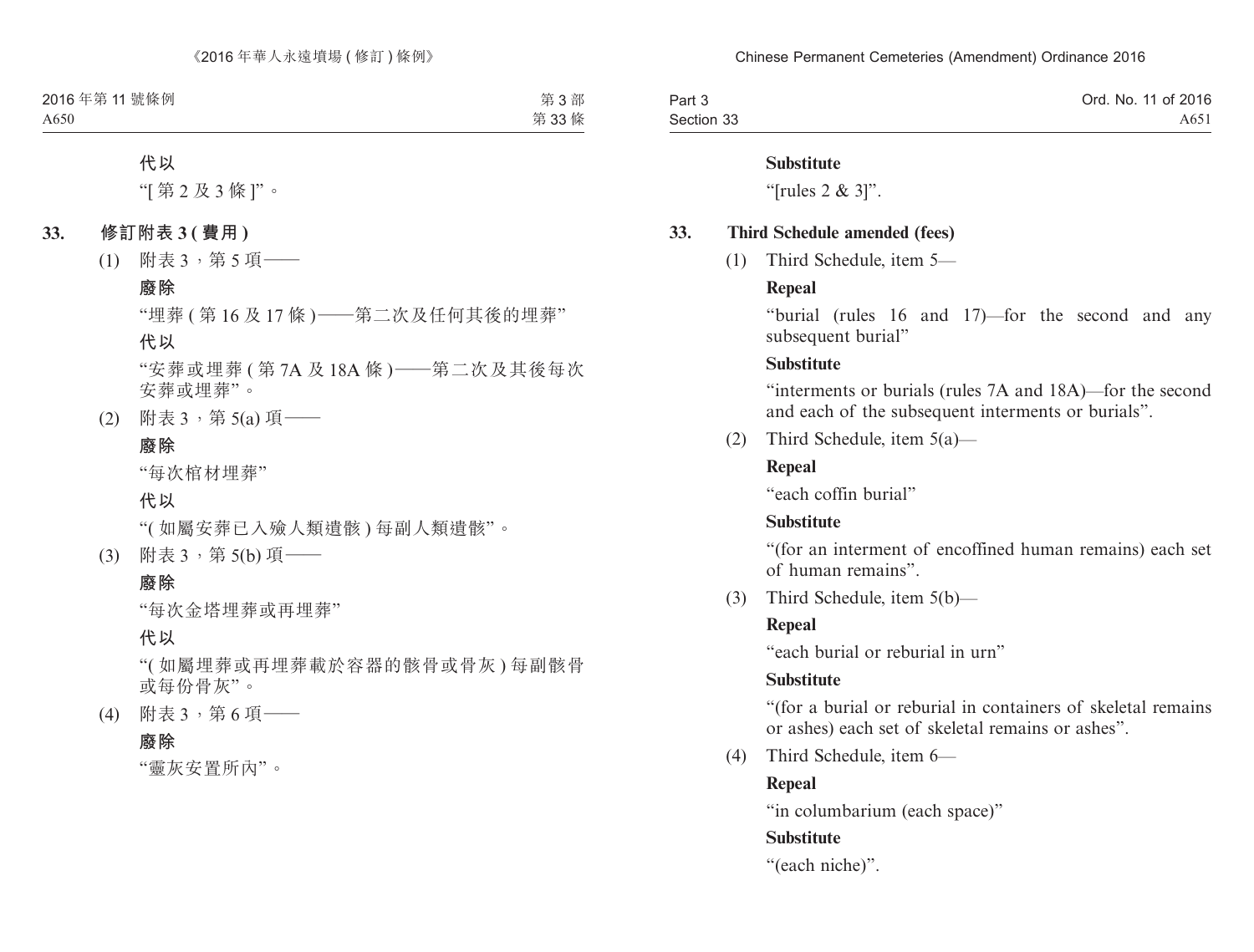| Part 3     | Ord. No. 11 of 2016 |
|------------|---------------------|
| Section 33 | A653                |

(5) Third Schedule, item 6A—

### **Repeal**

"in columbarium (each space)"

### **Substitute**

"(each niche)".

(6) Third Schedule, item 7—

### **Repeal**

"niche in ossuary or a columbarium (rule 20(3)) (each space)"

### **Substitute**

"ossuary niche (rule 20(4)) (each niche)".

(7) Third Schedule, item 10—

### **Repeal**

"each area 2.4 metres  $\times$  1.2 metres or part thereof".

(8) Third Schedule, item 13—

## **Repeal**

"niche of columbarium (each set of cremated human remains)"

### **Substitute**

"ordinary niche, family niche or ossuary niche (each set of skeletal remains or ashes)".

(9) Third Schedule, item 14—

### **Repeal**

"space (each space)"

### **Substitute**

"lot (each lot)".

(10) Third Schedule, item 16(b), after "remains"—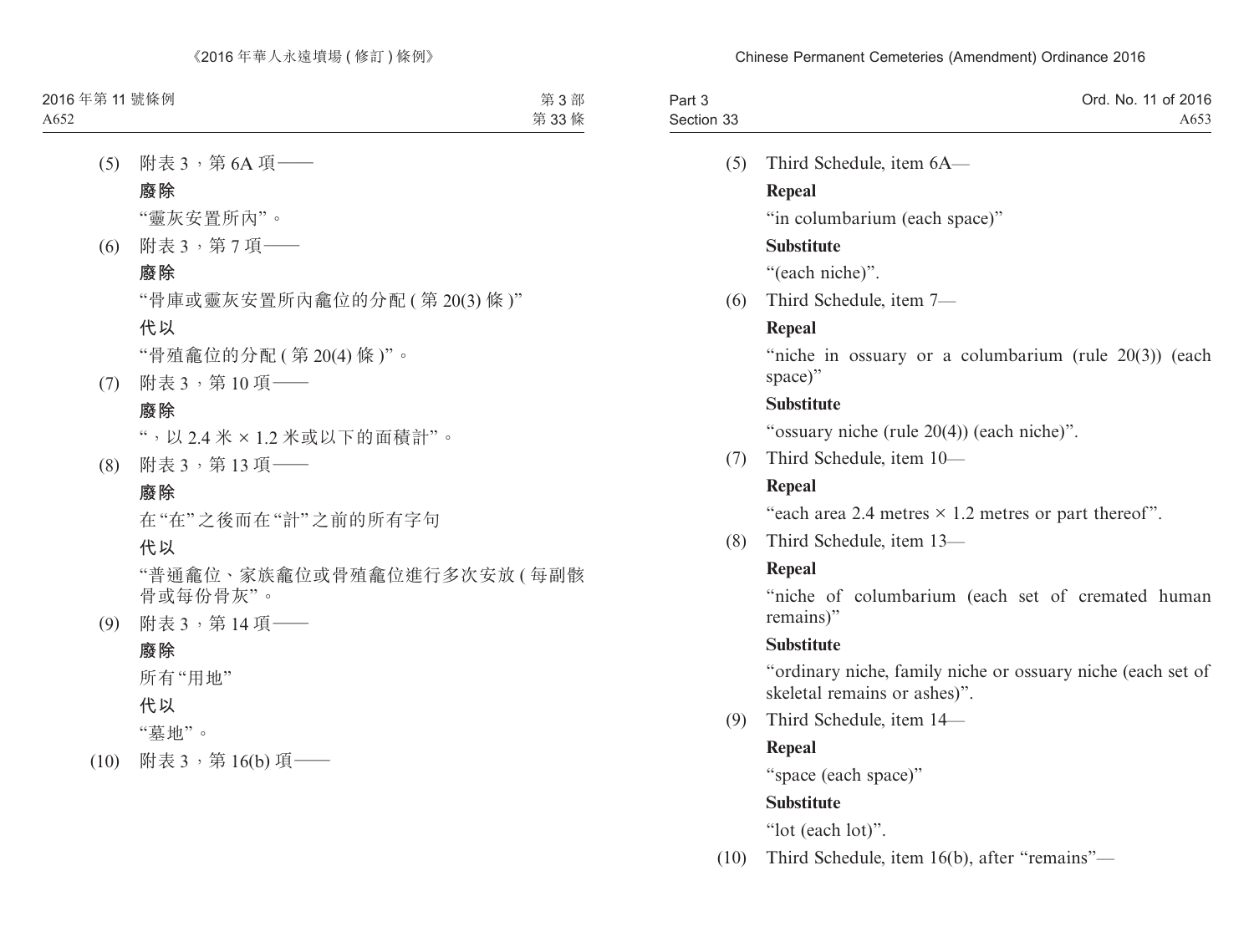| Part 3     | Ord. No. 11 of 2016 |
|------------|---------------------|
| Section 33 | A655                |

### **Add**

"or ashes".

### (11) Third Schedule, English text, item 16(b)—

**Repeal** "thereof" **Substitute** "of a month".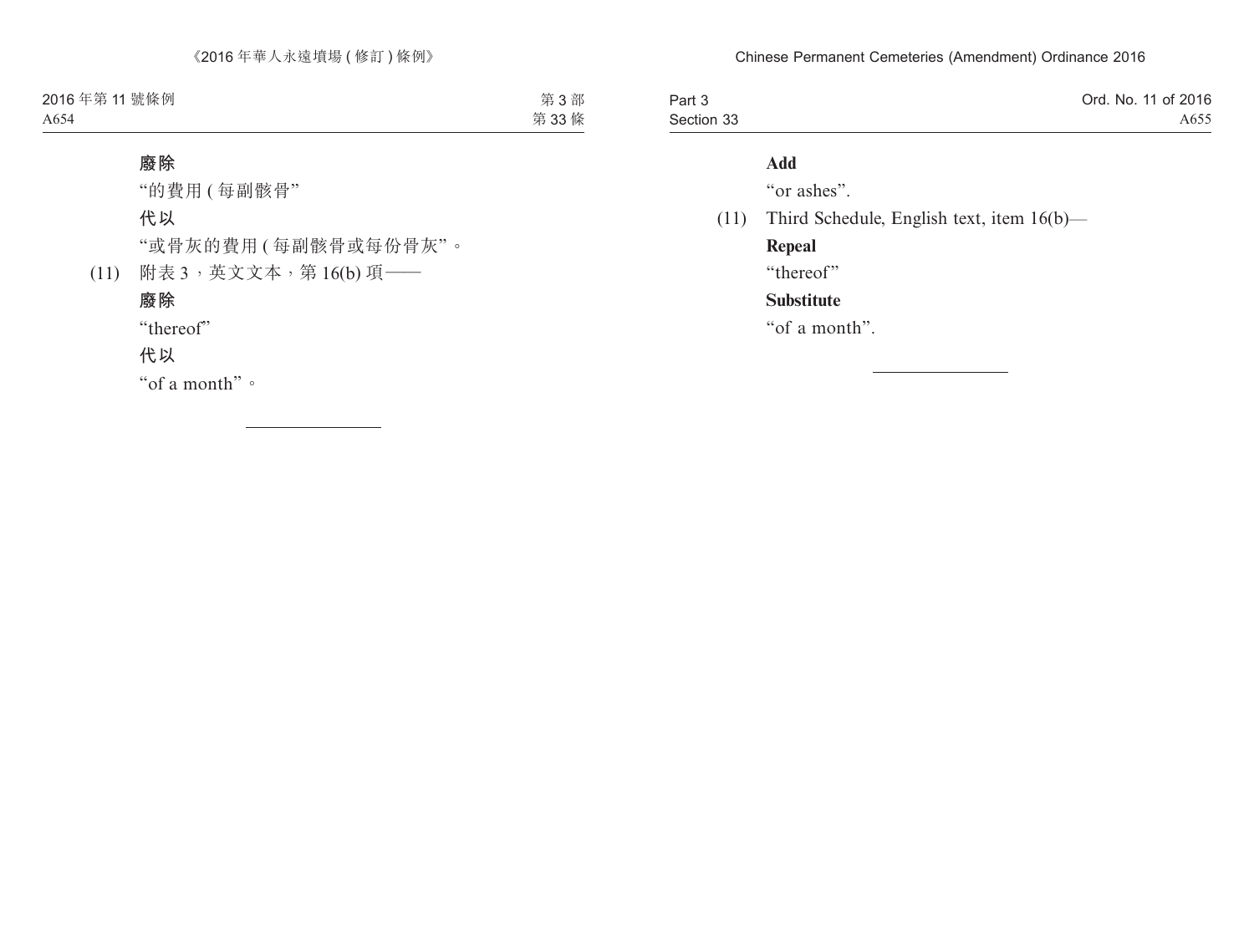| Part 4     | Ord. No. 11 of 2016 |
|------------|---------------------|
| Section 34 | A657                |

## **Part 4**

## **Amendments Relating to Headings of Provisions**

#### **34. Amendments relating to headings of provisions**

- (1) The amendments relating to headings of provisions as specified in the Schedule have effect.
- (2) The Chinese Permanent Cemeteries Rules (Cap. 1112 sub. leg. A) are amended as set out in the Schedule.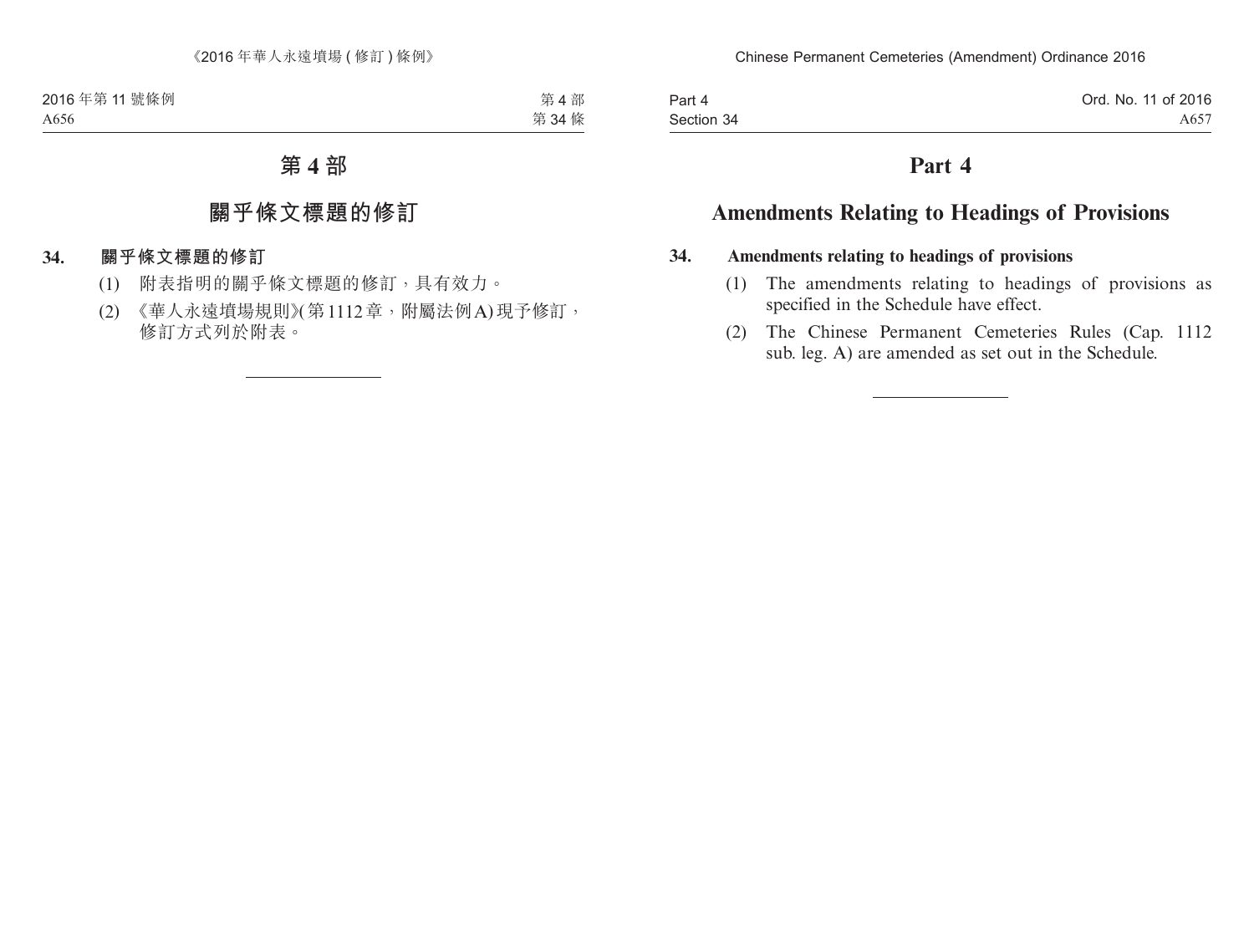| Schedule  | Ord. No. 11 of 2016 |
|-----------|---------------------|
| Section 1 | A659                |

## **Schedule** [s. 34]

## **Amendments Relating to Headings of Provisions of Chinese Permanent Cemeteries Rules**

**1. Part 1 heading added** Before rule 1— **Add**

## "**Part 1**

## **General Provisions**".

**2. Part 2 heading added** Before rule 6— **Add**

## "**Part 2**

## **Grave Spaces**".

**3. Part 3 heading added** After rule 18—

**Add**